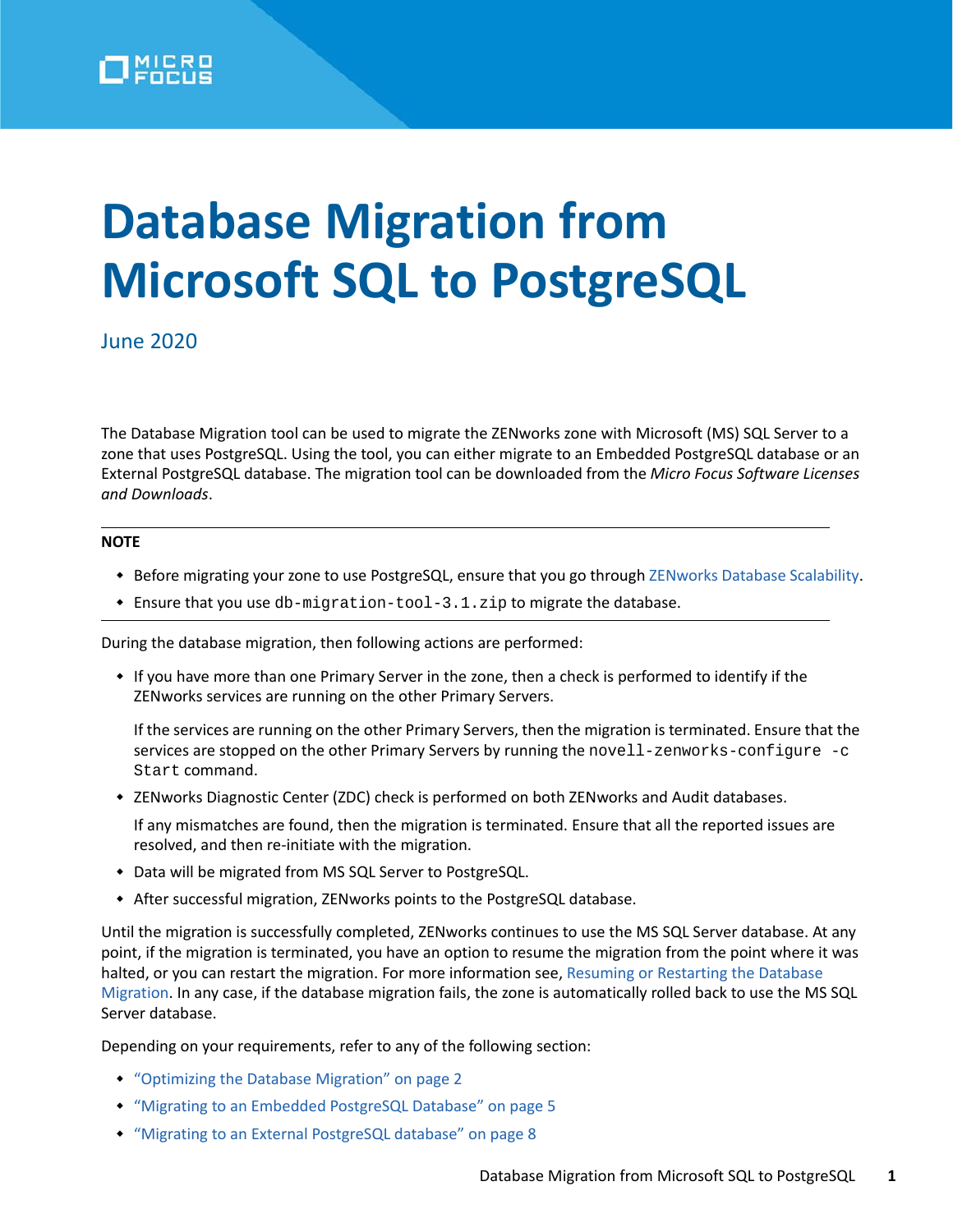- ["Performing Database Migration using the Silent Migration Feature" on page 13](#page-12-0)
- ["Installing PostgreSQL" on page 17](#page-16-0)
- ["Verifying the Database Migration" on page 23](#page-22-0)
- ["Reverting to the Source Database" on page 24](#page-23-0)
- ["Troubleshooting" on page 25](#page-24-0)
- ["Additional Information" on page 32](#page-31-1)
- ["Legal Notices" on page 33](#page-32-0)

# <span id="page-1-0"></span>**Optimizing the Database Migration**

Before starting the database migration, if required, you can improve the performance of the database migration either by specifying the heap space while initiating the migration or by using the dbmigrationinput.properties file.

- ["Optimizing using the dbmigration-input.properties file" on page 2](#page-1-1)
- ["Modifying the Heap Space During the Migration" on page 5](#page-4-1)

## <span id="page-1-1"></span>**Optimizing using the dbmigration-input.properties file**

Depending on the size of the source database, you can customize the database migration to improve the time taken to migrate. The migration can be customized by creating and copying the dbmigrationinput.properties file in the following location. However, it is recommended that you contact Micro Focus customer support before customizing the migration.

- $\bullet$  **On Windows:**  & ZENWORKS HOME & \bin
- **On Linux/Appliance:** /opt/novell/zenworks/bin

Add the following fields to customize the database migration:

 **threadcount:** This parameter represents the number of threads that should be created while migrating data from source to destination database. Each thread is responsible for copying the data from one source table to destination table. By increasing the number of threads, more number of tables will be copied at a time (parallelly). Hence reduces the total time taken for the database migration.

By increasing the **threadcount**, memory consumed by the migration tool also increases, as more number of threads are allocated to the migration. If the total memory consumed by database migration tool is greater than the **heapspace** then it will result in database migration failure due to OutOfMemoryError. To avoid OutOfMemoryError, whenever you increase the **threadcount**, ensure that you either decrease the maximum memory (memorythreshold) consumed by each thread or increase the total memory consumed by the tool (**heapspace**). For more information, see [Modifying the Heap Space During the](#page-4-1)  [Migration.](#page-4-1)

By default, the database migration tool uses a **threadcount** of 10. In this scenario, 10 threads are created and at a time a maximum of 10 tables data will be migrated.

Based on requirements and available memory, you can modify the number of threads that should be used while migrating the data.

```
threadCount = <count in number>
```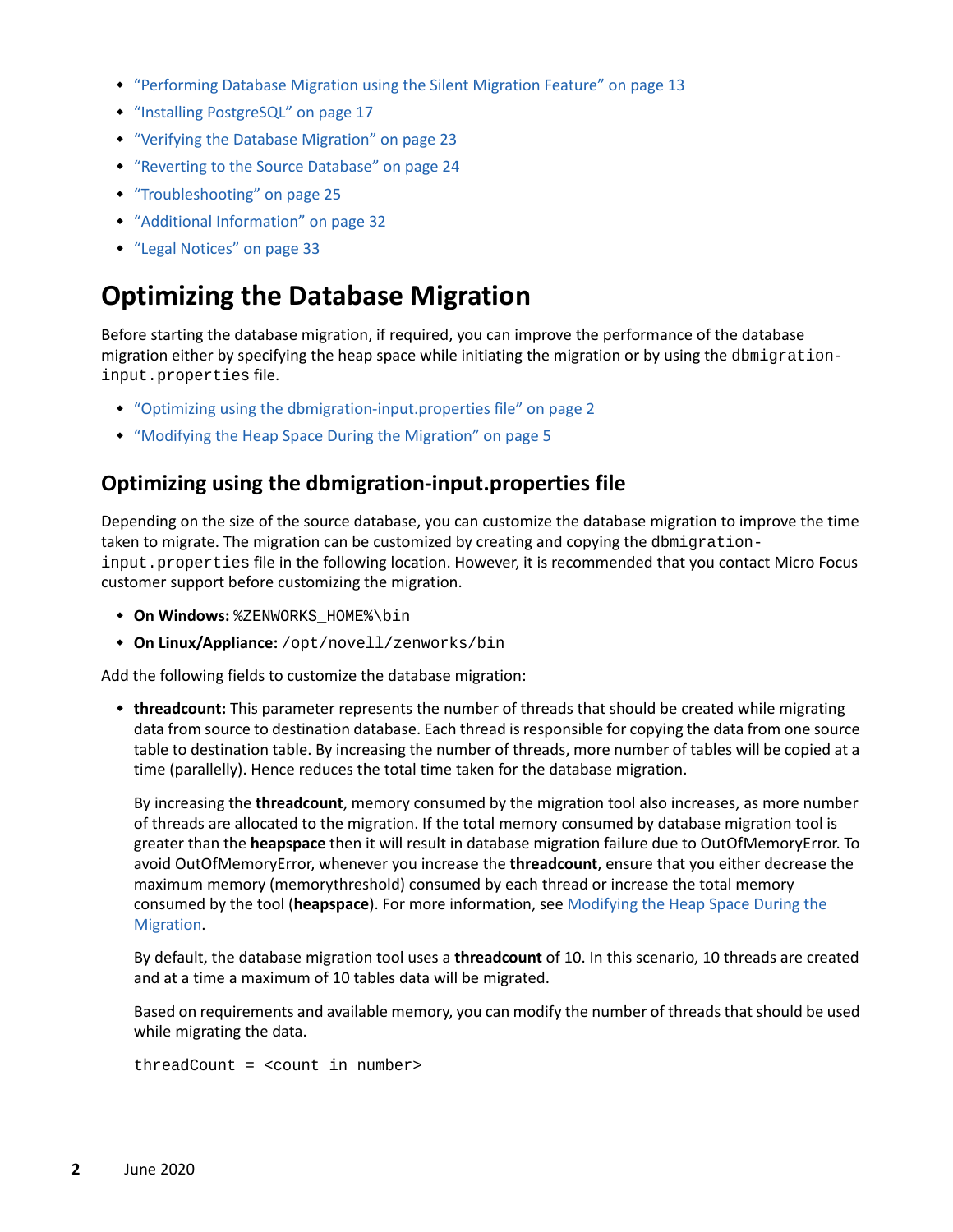**memorythreshold:** This parameter represents the maximum memory that a thread should use while copying the data from source to destination database. The **memorythreshold** and size of the row determines the number of rows that should be copied from source to the destination table.

By default, the database migration tool uses **memorythreshold** of 300 MB. If required, based on your memory availability, you can increase the **memorythreshold**.

memorythreshold = <memory in KBs>

 **batchsize:** This parameter represents number of rows that should be copied at a time by each thread while migrating the data from the source table to the destination table. By increasing the **batchsize**, more number of rows will be copied by each thread in each iteration from the source table to the destination table. Hence, database migration will take less time to migrate the data.

Since the memory consumed by each thread is increasing, this might result in database migration failure due to OutOfMemoryError. To avoid the OutOfMemoryError, you can either increase the maximum memory consumed by each thread (**memorythreshold**) or increase the total memory consumed by the tool (**heapspace**).

Note: If **threshold** is increased then correspondingly **heapspace** needs to be increased to avoid OutOfMemoryError.

By default, the database migration tool uses a **batchsize** of 10000. If required, based on your memory availability, you can increase the **batchsize**.

batchsize = <batchsize in number>

**NOTE:** Whenever the data size retrieved from a table based on the **batchsize** is more than **memorythreshold**, then **memorythreshold** size takes precedence. In such cases, data size less than or equal to the **memorythreshold** size will be copied from the source table to the destination table. Following example illustrates this scenario.

#### **Migration Memory Consumption Scenarios**

The following cases explain various scenarios that impact the overall memory consumption during the database migration.

Let us consider a scenario, where **batchsize** is 10,000, **memorythreshold** is 100 MB and each row is of size 20 KB. In this scenario, 200 MB of memory is required to copy the entire batchsize(10,000 rows) from the table in one iteration. Since the **memorythreshold** is 100 MB, then around 5000 rows (whose size is less than or equals to 100 MB) are copied and then the remaining 5000 rows are copied in the next cycle to the destination table. Instead, if the **memorythreshold** is set to 300 MB, then all the **batchsize** number of rows (10,000) will be copied at a time. Hence, by increasing **memorythreshold**, the time taken by the migration can be reduced.

Since **memorythreshold** is for each thread, increasing the threshold implies that the maximum limit for total data being copied by all threads is also increased. Ensure that the total memory upper limit never crosses the maximum available **heapspace**. Increasing the **batchsize** and **threadcount** can immediately result in increased memory usage, whereas increasing **memorythreshold** only increases the upper limit for each thread. If all threads start consuming the memory based on the upper memory limit and total consumed memory is greater than the **heapspace**, then the migration will result in OutOfMemoryError.

Let us consider a scenario, where **threadcount** is 10, **batchsize** is 10,000, **memorythreshold** is 100 MB and **heapspace** is 1 GB.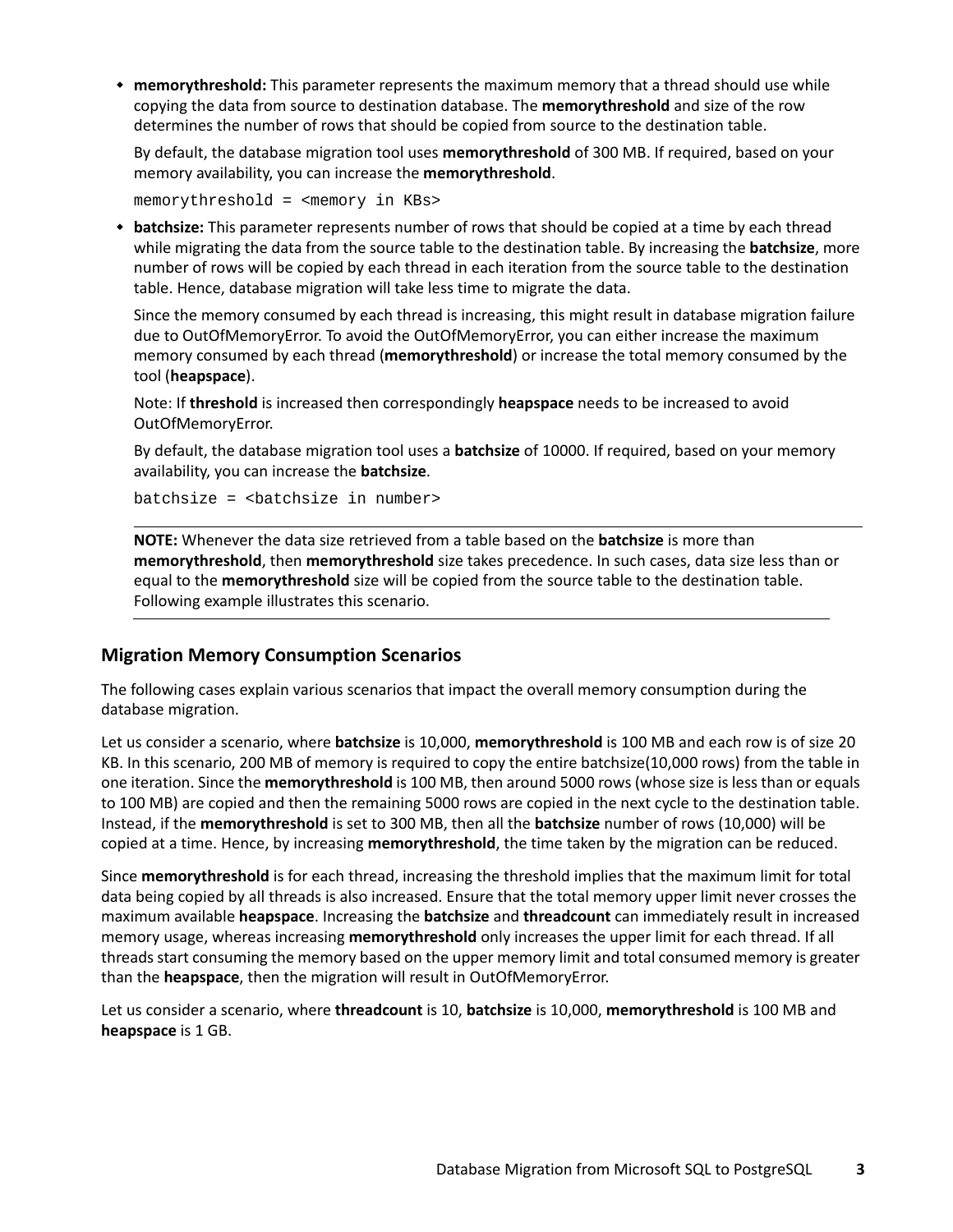Assume that each size of a row in a table is 5 KB, then for a batchsize of 10,000 rows, a thread will consume 50 MB (5 KB \* 10,000 = 50MB). Even though the threshold is set to 100 MB, which is the upper limit to copy the data, each thread will copy a maximum of 50 MB data for each iteration. The database migration tool will consume a total memory of 500 MB (10 \* 50 MB = 500 MB) from the **heapspace**.

#### **Case 1: Increasing threadcount**

#### **threadcount**=15, **batchsize**=10,000, **memorythreshold**=100 MB, **heapspace**=1 GB

Each thread still copies a 50 MB of data in each iteration (5 KB \* 10,000=50MB), but the total memory consumed by the tool is 750 MB (15\*50 MB=750 MB). Hence, increasing the number of threads results in immediate increase in total memory consumption by database migration tool.

#### **Case 2: Increasing threadcount**

#### **threadcount**=25, **batchsize**=10,000, **memorythreshold**=100 MB, **heapspace**=1 GB

Each thread still copies 50 MB data in each iteration (5 KB\*10,000=50 MB), but the total memory consumed by the tool is 1.25 GB (25\*50 MB = 1250 MB). The defined maximum **heapspace** is 1 GB. Hence, the migration might fail with OutOfMemoryError.

#### **Case 3: Increasing batchsize**

#### **threadcount**=10, **batchsize**=15000, **memorythreshold**=100 MB, **heapspace**=1 GB

Each thread copies a data size of 75 MB (5 KB\*15000=75 MB, which is less than **thresholdmemory**). The total memory consumed by the tool is 750 MB (10\*75 MB = 750 MB). Hence, increased **batchsize** immediately results in increased memory consumption.

#### **Case 4: Increasing batchsize**

#### **threadcount**=10, **batchsize**=25000, **memorythreshold**=100 MB, **heapspace**=1 GB

Each thread copies a data of 100 MB (5KB \* 25000 = 125 MB, which is greater than **thresholdmemory**). So, a maximum of 100 MB will be copied per iteration. Hence, the total memory consumed by the tool is 1 GB (10  $*$  $100 \text{ MB} = 1 \text{ GB}$ .

#### **Case 5: Increasing memorythreshold**

#### **threadcount**=10, **batchsize**=10000, **memorythreshold**=200 MB, **heapspace** =1 GB

Each thread copies a data of 50 MB (5KB \* 10000 = 50 MB), the total memory consumption is 500 MB (10\*50 MB=500 MB). Increase in threshold results in increased upper limit for memory consumption for each thread. Hence, this might not result in any change in total memory consumed by the migration tool.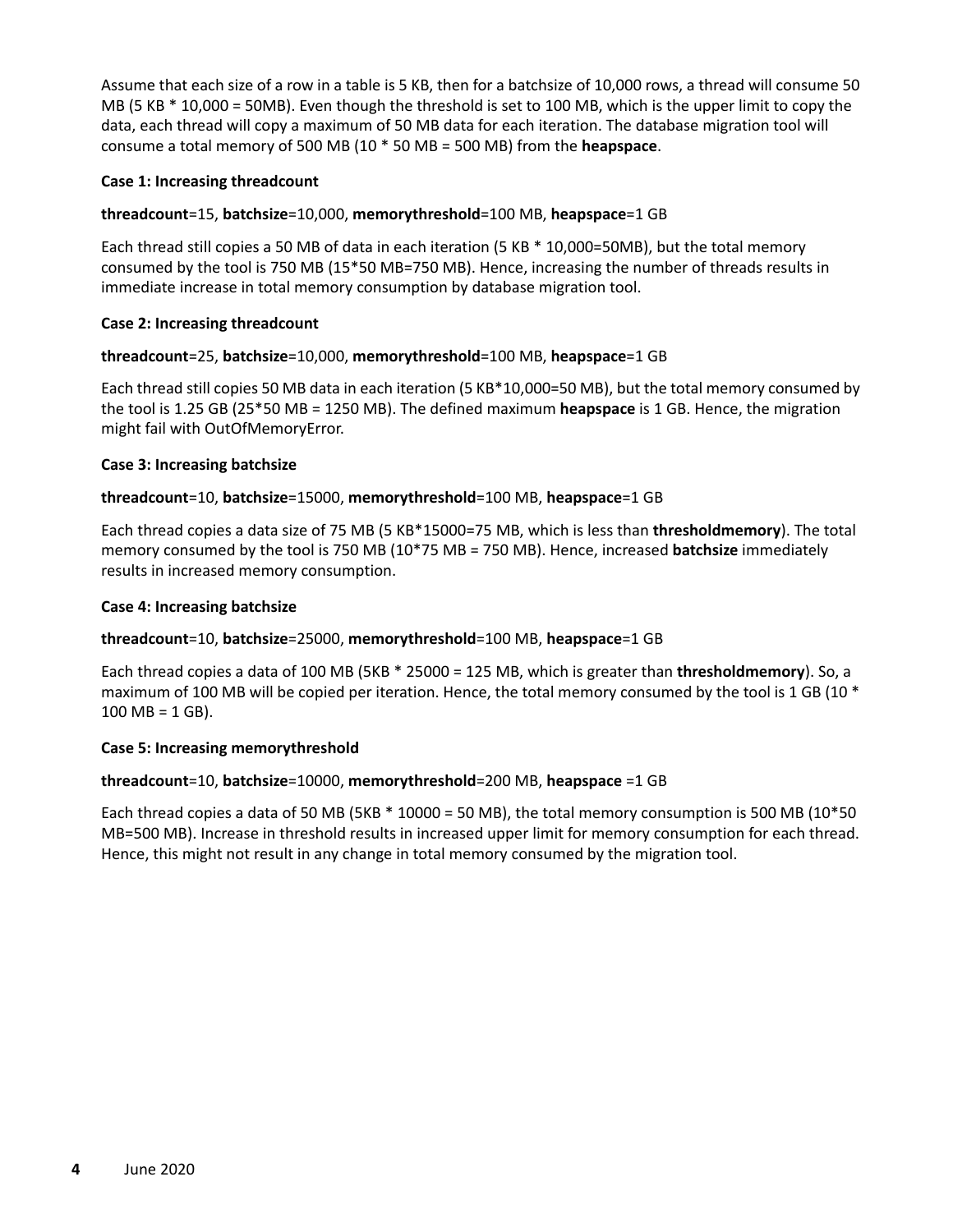# <span id="page-4-1"></span>**Modifying the Heap Space During the Migration**

Heap space is the memory that is used while migrating the data from source to destination database. By default, the database migration tool uses 6 GB of heap space to migrate the database. However, depending on the available memory, you can increase the heap space and initiate the database migration. Ensure that the heap space never exceeds the maximum available physical memory.

To modify the heap space used during migration, use the following command while initiating the database migration:

 %ZENWORKS\_HOME%/share/java/bin/java.exe -Dzen.mig.maxMemory=<value> -jar <location-of db-migration-tool-<version>.jar

Where <value> is the heap space size in MB.

**NOTE:** Depending on **memorythreshold**, **batchsize** and **threadcount** that you have specified, ensure that you assign optimum **heapspace** to avoid **OutOfMemoryError**.

# <span id="page-4-0"></span>**Migrating to an Embedded PostgreSQL Database**

# **Prerequisites**

If you are migrating to an Embedded PostgreSQL database, then ensure that the following prerequisites are met:

- Ensure that you initiate the migration on the server in which you want to host the Embedded PostgreSQL database.
- The Management Zone should be at the ZENworks 2017, ZENworks 2017 Update x, ZENworks 2020, or ZENworks 2020 Update 1 version .
- **Important:** If your zone is in ZENworks 2020 , then ensure that you perform the following:
	- Ensure that you comment out (prefix #) the following parameters in the novell-zenworksconfigure.properties file. By default, the parameter might be commented out:

zenworks.configure.debug.silent=false

DBMigrateConfigureAction.DB\_Migrate\_Type=true,false,false,false

The novell-zenworks-configure.properties file is available in the following location:

- $\bullet$  On Windows: *\*ZENWORKS HOME\*\conf*
- **On Linux/Appliance:** /etc/opt/novell/zenworks
- The Migration tool can be executed by users with following access:
	- Administrator (Windows) or root (Linux/Appliance)
	- ZENworks Super Administrator
- The database and ZENworks services should be running on the server in which you initiate the database migration.
- Ensure that the Primary Server on which the migration is initiated has enough disk space to migrate the database.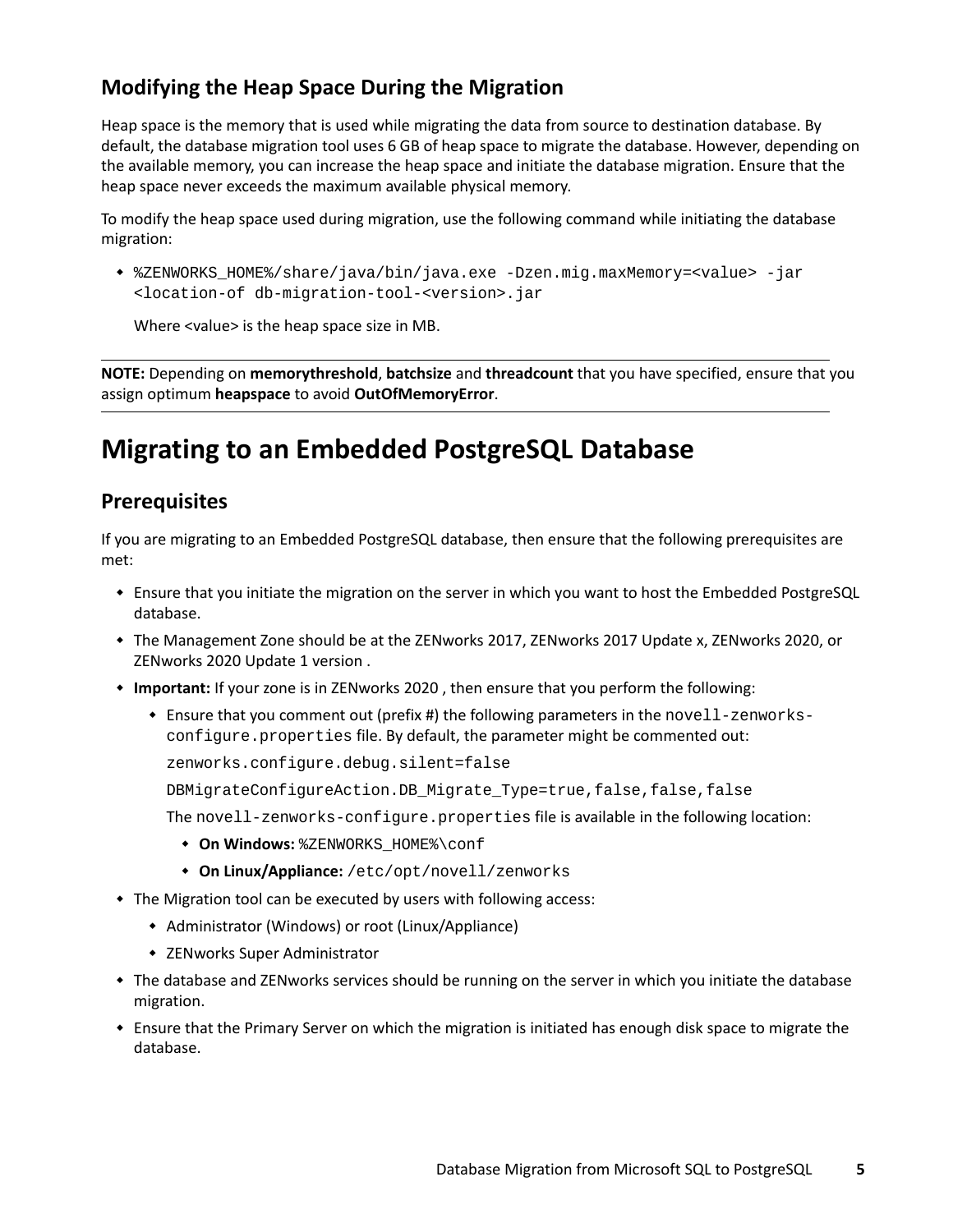To view the size of the database, log into ZCC, and then click Diagnostics.

| <b>ZENworks Databases</b> |                      |                                                                                                  |                   |            |                 |          |
|---------------------------|----------------------|--------------------------------------------------------------------------------------------------|-------------------|------------|-----------------|----------|
|                           |                      |                                                                                                  |                   |            |                 | $\infty$ |
| Statu                     | Database Size        | Host                                                                                             | Type              | Version    | Schema          |          |
|                           | 70 MB                | .<br>announce company, ango announcement and the modern company of the company of the company of | <b>SQL Server</b> | 14.00.1000 | Audit           |          |
|                           | $9.7 G$ <sup>6</sup> | and mad on the case Morecult com-<br>BILLES CORNER BY . RECEIPTION ROOM / RIGHTS                 | SQL Server        | 14.00.1000 | <b>ZENworks</b> |          |

# **Pre-migration Tasks**

Before running the Migration tool, ensure that you perform the following tasks:

- Ensure that you take a backup of the database.
- **Ensure that you take a backup of the configuration files (** $zdm$ **. xml,**  $z$ **enaudit. xml,** dmaccounts.properties, dmmappings.properties and zenaudit\_dmaccounts.properties) that are available in the following location:
	- **On Windows:** %ZENWORKS\_HOME%\conf\datamodel
	- **On Linux/Appliance:** /etc/opt/novell/zenworks/datamodel
- If you have more than one Primary Server in your zone, then ensure that the *zenserver* and *zenloader* services are manually stopped on all the other Primary Servers in the zone.

(conditional) If ZENworks monitor service exists and running, then ensure that the service is also stopped on all the other Primary Servers.

The services can be stopped on each Primary Server by using the novell-zenworks-configure -c Start command.

**IMPORTANT:** If the services are not stopped on all the other Primary Servers in the zone, then database migration is terminated.

## **Procedure**

To migrate the database to an Embedded PostgreSQL database, perform the following steps:

- 1. Extract the db-migration-tool-<version>.zip file to a temporary location in the server on which you will initiate the database migration.
- 2. Open the command prompt as an Administrator or a root user, and then run the database migration tool as shown below:

Before initiating the migration, ensure that you optimize the migration. For more information, see [Optimizing the Database Migration.](#page-1-0)

- **On Windows:** %ZENWORKS\_HOME%/share/java/bin/java.exe -jar <location of dbmigration-tool-<version>.jar>
- **On Linux/Appliance:** /opt/novell/zenworks/ZeUS/jre/bin/java -jar <location of db-migration-tool-<version>.jar>
- 3. Ensure that you read the displayed instructions, and then proceed with the migration.
- 4. Enter the ZENworks Administrator user name and password.

If you have more than one Primary Server in the zone, then a check is performed to identify if ZENworks services are stopped on the other Primary Servers.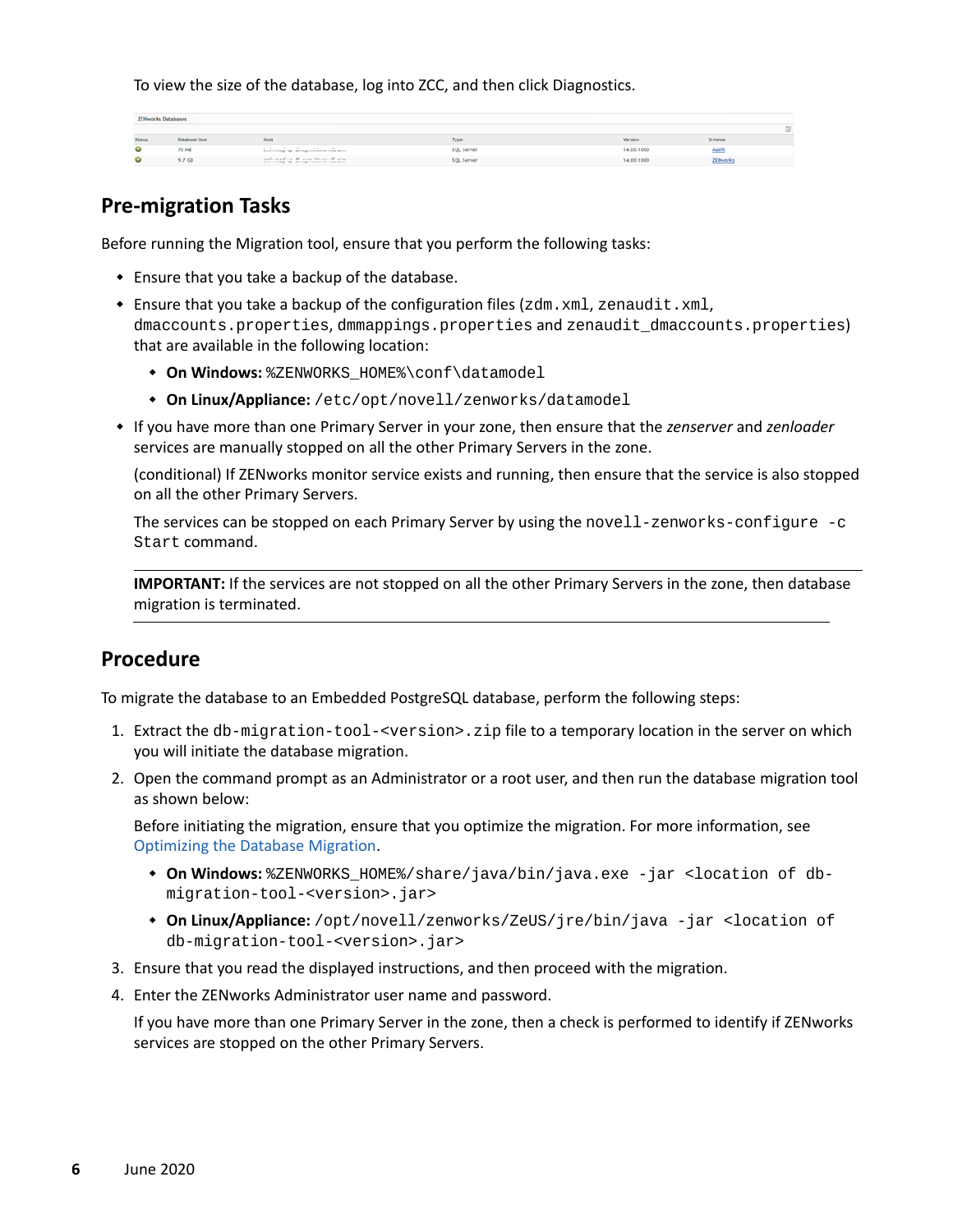If the services are running on the other Primary Servers, then the migration is terminated and displays list of servers on which services are still running. Ensure that the services are stopped by running the novell-zenworks-configure -c Start command on the reported servers.

ZDC is automatically launched and validates the database schema, if any errors are identified, then the database migration is terminated. Ensure that you resolve the issues and then restart the migration. For more information, see [Troubleshooting the ZDC Error.](#page-25-0)

- 5. Select the target database type for the ZENworks database. In this scenario, select the Embedded PostgreSQL for the ZENworks database.
- 6. Select the target database type for Audit database. In this scenario, select the Embedded PostgreSQL for the Audit database.
- 7. To start the database migration, press Enter. The database will be migrated from the MS SQL Server database to PostgreSQL.

**NOTE:** Until the migration is successfully completed, ZENworks continues to use the MS SQL Server database. At any point, if the migration is terminated, you have an option to resume the migration from the point where it was halted, or you can restart the migration. For more information see, [Resuming or](#page-31-0)  [Restarting the Database Migration.](#page-31-0) In any case, if the database migration fails, the zone is automatically rolled back to use the MS SQL Server database.

- 8. After the migration is completed, the migration details are displayed. For more information, see ["Verifying](#page-22-0)  [the Database Migration" on page 23](#page-22-0).
- 9. After successfully migrating the data, before starting ZENworks services on the other Primary Servers, ensure that you perform the steps specified in the Post-migration Tasks section.

# **Post-migration Tasks**

If you have more than one Primary Server in your zone, then after successfully migration, ensure that you perform the following steps on the other Primary Servers:

1. Before starting services on the other Primary Servers and to use the newly configured PostgreSQL database, copy the zdm.xml, zenaudit.xml, dmaccounts.properties, dmmappings.properties, and zenaudit\_dmaccounts.properties files to the other Primary Servers.

These files should be copied from the following location in the Primary Server on which migration was successful, to the same location on the other Primary Servers:

- **On Windows:** %ZENWORKS\_HOME%\conf\datamodel
- **On Linux/Appliance:** /etc/opt/novell/zenworks/datamodel
- 2. Change the IP address from 127.0.0.1 to the IP address of the Embedded PostgreSQL server in the copied zdm.xml and zenaudit.xml files on the other Primary Servers.

The zdm. xml and zenaudit. xml files have the database servers address as the DNS name. Hence, it has to be modified to 127.0.0.1 after moving the files to other servers.

- 3. Copy the SearchConfig.xml file available in the following location to the same location on the other Primary Servers:
	- **On Windows:** %ZENWORKS\_HOME%\conf\datamodel\search
	- **On Linux/Appliance:** /etc/opt/novell/zenworks/datamodel/search

The SearchConfig.xml file should be copied to ensure that the ZCC login credentials are case insensitive.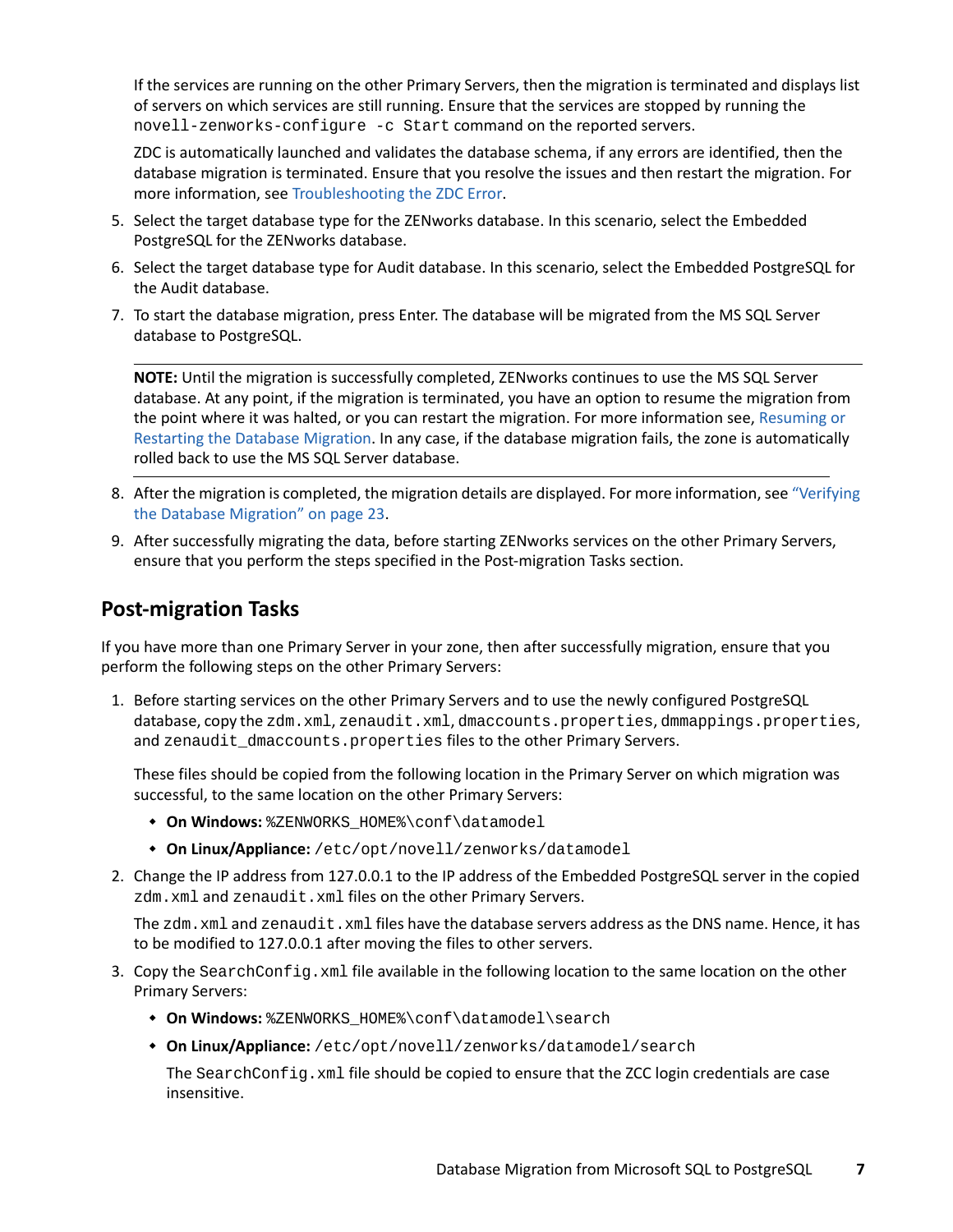**IMPORTANT:** Ensure that you DO NOT MODIFY the zdm. xml and zenaudit. xml files on the Primary Server in which the migration was initiated.

4. Start the services on the other Primary Servers by running the following command:

novell-zenworks-configure -c Start

**NOTE:** If the PostgreSQL services are not listed, then Start or Stop the PostgreSQL service manually.

- **On Linux:** To start or stop the service, run the systemctl start postgresql- <version>.service or systemctl stop postgresql-<version>.service command.
- **On Appliance:** To start or stop the service run, the systemctl start zenpostgresql or systemctl stop zenpostgresql command.

**IMPORTANT:** Before migrating the database, if you had configured the Vertica database in your zone, then after migration, ensure that you re-create the Kafka connectors in the zone, to resume the syncing of data from the new database to Vertica. To re-create the connectors, you need to run the command zman serverrole-kafka-recreate-connectors -f on one of the servers in which Kafka is installed. While executing this command, ensure that the source database is up and running. After the Kafka connectors are created successfully, you can then disable the source database. For more information, see the [Vertica Reference Guide](https://www.novell.com/documentation/zenworks-2020-update-2/pdfdoc/zen_vertica/zen_vertica.pdf#readme).

# <span id="page-7-0"></span>**Migrating to an External PostgreSQL database**

If you are planning to migrate to an external database, then you need to prepare the external PostgreSQL database, and then initiate the migration.

# <span id="page-7-1"></span>**Preparing the External PostgreSQL Database**

Before migrating to an external PostgreSQL database, ensure that you prepare the external database and then migrate the database.

Ensure that you perform the following steps for the ZENworks database and then on Audit database, so that the external database communicates with ZENworks:

1. Install the PostgreSQL database.

For more information on installing PostgreSQL, see [Installing PostgreSQL](#page-16-0).

2. After installing the database, start the PostgreSQL service.

To start the PostgreSQL service:

- **On Windows:** To start the service, perform the following:
	- 1. Press Windows + R keys.
	- 2. Type services.msc.
	- 3. Search for the PostgreSQL service based on the installed version.
	- 4. Click Start the service.
- **On Linux/Appliance:** To start the service, run the systemctl start postgresql- <version>.service command.
- 5. After starting the service, perform the following steps: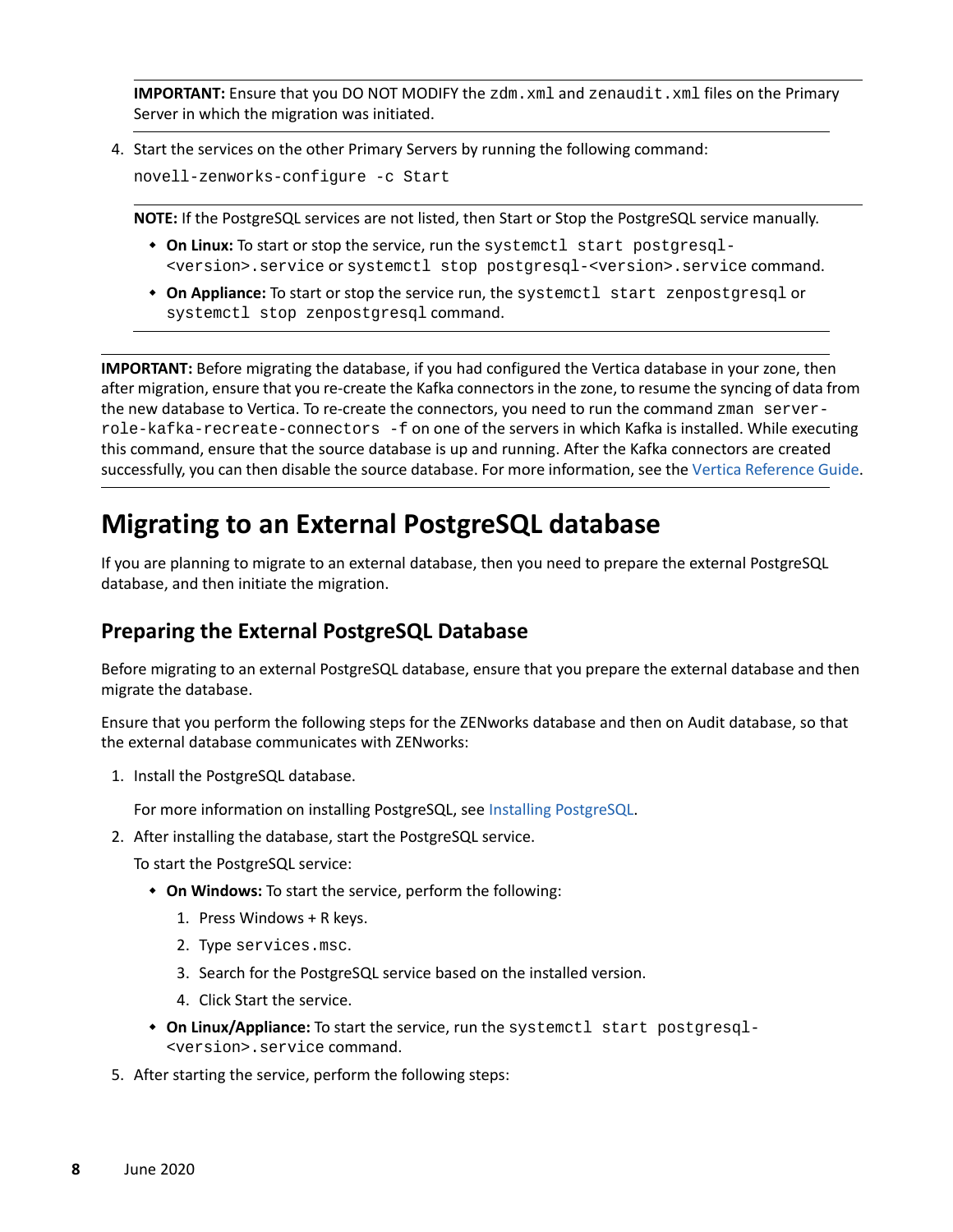In the PostgreSQL database install location, perform the following steps:

a. In the pg\_hba.conf file, add the following text at the end:

host all all 0.0.0.0/0 md5

b. In the postgresgl.conf file, add the following text at the end:

```
port=54327
listen_addresses='*'
max_locks_per_transaction=128
max_pred_locks_per_transaction=128
max connections = Number of Primary Servers * 300
By default, max_connections = 500 for Embedded PostgreSQL.
```
The pg\_hba.conf and postgresql.conf are available in the following location:

- **On Windows:** <install\_directory>\PostgreSQL\<version>\data
- **On Linux:** /var/lib/pgsql/<version>/data

Along with above mentioned steps, based on the zone requirements, you can increase the number of database connections. For more information on configuring the number of connections, see [Configuring PostgreSQL](https://www.novell.com/documentation/zenworks-2020-update-2/pdfdoc/zen_sys_db_mgmt/zen_sys_db_mgmt.pdf#t41rl5gf8qdv1).

**NOTE:** By default, PostgreSQL uses the port 5432. However, in ZENworks 54327 is used as the default port for PostgreSQL. You can change the default port number if there is a conflict. However, you must ensure that the PostgreSQL port is opened in Firewall, so that the Primary Servers can talk to the database.

c. Restart the PostgreSQL service.

After restarting the services, you can proceed with the database migration.

**NOTE:** Ensure that the port is opened in Firewall, so that all the Primary Servers can talk to the database.

#### **Prerequisites**

If you are migrating to an External PostgreSQL database, then ensure that the following prerequisites are met:

- The Management Zone should be at the ZENworks 2017, ZENworks 2017 Update x, or ZENworks 2020 version.
- **IMPORTANT:** If your zone is in ZENworks 2020 , then ensure that you perform the following steps on a Windows server in which you will initiate the database migration:
- The Migration Tool can be executed by users with following access:
	- Administrator (Windows) or root (Linux/Appliance)
	- ZENworks Super Administrator
- The database migration can be initiated on any Primary Server.
- External PostgreSQL database should be setup and ready for the migration. For more information and steps to setup the PostgreSQL database, see [Preparing the External PostgreSQL Database](#page-7-1) section.
- If you have more than one Primary Server in your zone, then ensure that the *zenserver* and *zenloader* services are manually stopped on all the other Primary Servers in the zone.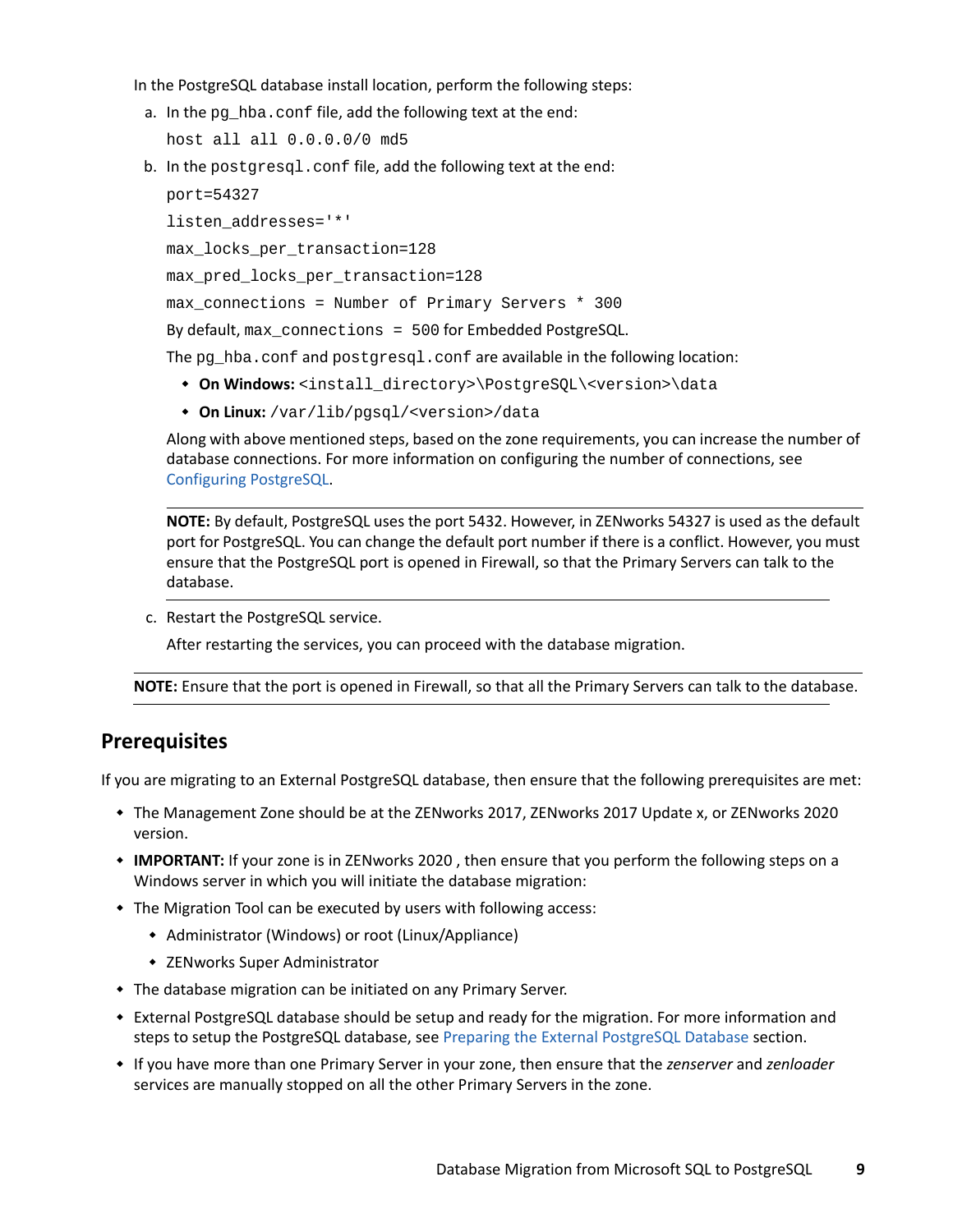(conditional) If ZENworks monitor service exists and running, then ensure that the service is also stopped on all the other Primary Servers.

The services can be stopped on each Primary Server by using the following command:

novell-zenworks-configure -c Start

**IMPORTANT:** If the services are not stopped on all the other Primary Servers in the zone, then database migration is terminated.

### **Pre-migration Tasks**

For External PostgreSQL database migration, ensure that you perform the following pre-migration tasks:

- Ensure that you take a backup of the database.
- Ensure that you take a backup of the configuration files (zdm.xml, zenaudit.xml, dmaccounts.properties, dmmappings.properties and zenaudit\_dmaccounts.properties) that are available in the following location:
	- **On Windows:** %ZENWORKS\_HOME%\conf\datamodel
	- **On Linux/Appliance:** /etc/opt/novell/zenworks/datamodel

### **Procedure**

To migrate the data to an External PostgreSQL database, perform the following steps:

- 1. Extract the db-migration-tool-<version>.zip file to a temporary location in the server on which you will initiate the database migration.
- 2. Open the command prompt as an Administrator or a root user, and then run the database migration tool as shown below:

Before initiating the migration, ensure that you optimize the migration. For more information, see [Optimizing the Database Migration.](#page-1-0)

- **On Windows:** %ZENWORKS\_HOME%/share/java/bin/java.exe -jar <location of dbmigration-tool-<version>.jar>
- **On Linux/Appliance:** /opt/novell/zenworks/share/java/bin/java -jar <location of db-migration-tool-<version>.jar>
- 3. Ensure that you read the displayed instructions, and then proceed with the migration.
- 4. Enter the ZENworks administrator user name and password.

If you have more than one Primary Server in the zone, then a check is performed to identify if ZENworks services are stopped on the other Primary Servers.

If the services are running on the other Primary Servers, then the migration is terminated and displays list of servers on which services are still running. Ensure that the services are stopped by running the novell-zenworks-configure -c Start command on the reported servers.

ZDC is automatically launched and validates the MS SQL Server database schema, if any errors are identified, then the database migration is terminated. Ensure that you resolve the issues and then restart the migration.

For more information on accessing the ZDC Report, see [Viewing the ZDC Error Report](#page-24-1)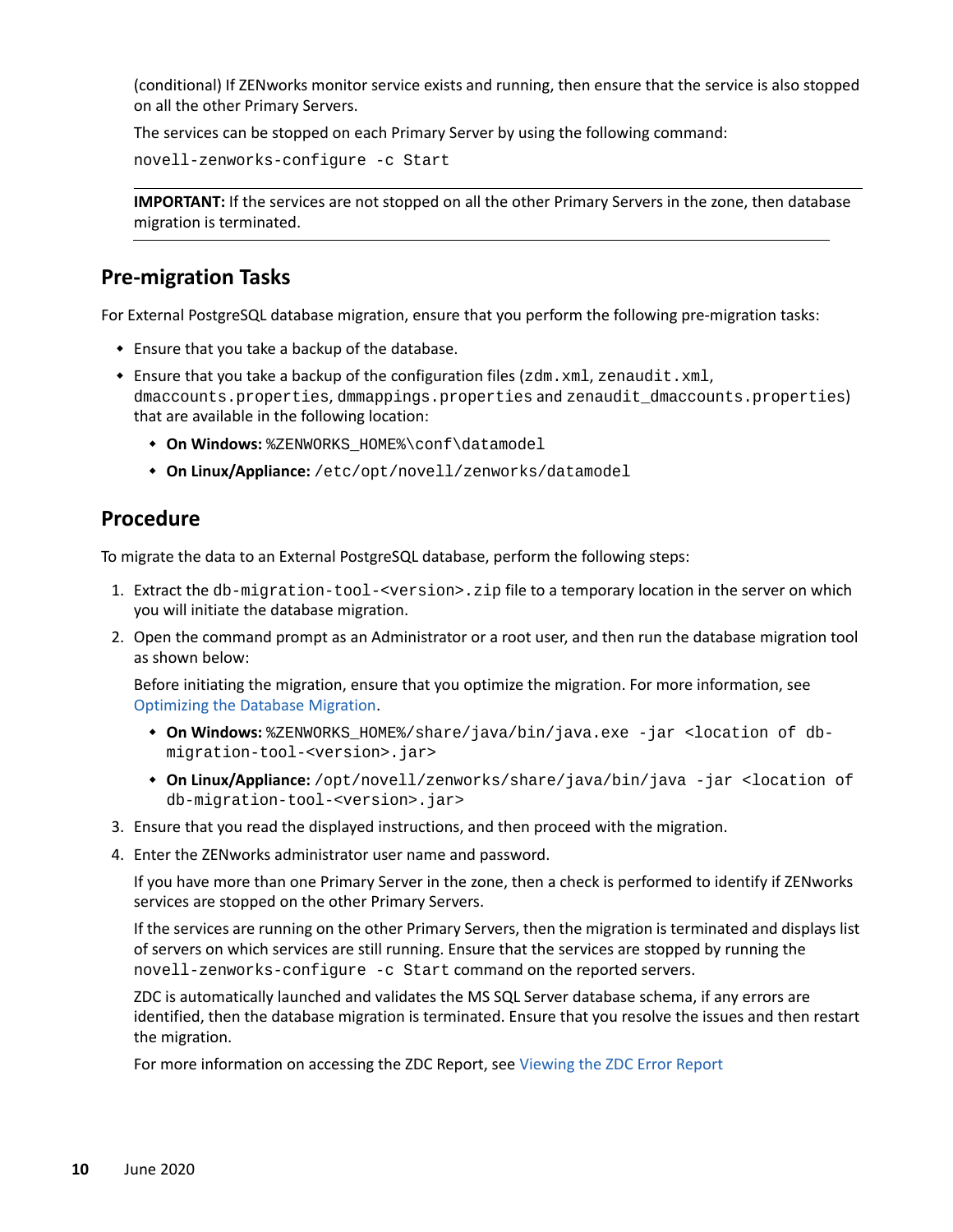- 5. Select the target database type for ZENworks database. In this scenario, select External PostgreSQL for the ZENworks database, and then perform the following steps:
	- a. Enter the IP address or host name of the PostgreSQL database server.
	- b. Enter the port used by the PostgreSQL database server.

**NOTE:** By default, PostgreSQL uses the port 5432. However, in ZENworks 54327 is used as the default port for PostgreSQL. You can change the default port number if there is a conflict. However, you must ensure that the PostgreSQL port is opened in Firewall, so that the Primary Servers can talk to the database.

c. Specify whether you want to create a new database or use an existing database.

To create a new database, continue to step d.

To use an existing database, skip to step e.

- d. To migrate to a new database, perform the following steps:
	- i. Enter the ZENworks database (PostgreSQL) server administrator user name.
	- ii. Enter the ZENworks database (PostgreSQL) server administrator password.
	- iii. Enter the ZENworks database user name for PostgreSQL.
	- iv. Enter the ZENworks database password for PostgreSQL.
	- v. Enter a name for the ZENworks database. For more information, see [PostgreSQL Naming](#page-31-2)  [Convention.](#page-31-2)

**NOTE:** After entering all the details, the tool verifies the PostgreSQL administrator credentials to connect to the database.

- e. To migrate to an existing database, perform the following:
	- i. Enter the database user name.
	- ii. Enter the ZENworks database password.
	- iii. Enter the ZENworks database name.

**NOTE:** After entering all the details, the tool verifies the ZENworks database user credentials to connect to the database

6. Select the target database type for the Audit database. In this scenario, select External PostgreSQL for the Audit database.

For External PostgreSQL as the target Audit database, perform the following steps:

- a. Enter the IP address or host name of the PostgreSQL Audit database server.
- b. Enter the port used by the PostgreSQL Audit database server.
- c. Specify whether you want to create a new database or use an existing database.

To create a new database, continue to step d.

To use an existing database, skip to step e.

- d. To migrate to a new database, perform the following steps:
	- i. Enter the Audit database (PostgreSQL) server administrator user name.
	- ii. Enter the Audit database (PostgreSQL) server administrator password.
	- iii. Enter the Audit database user name for PostgreSQL.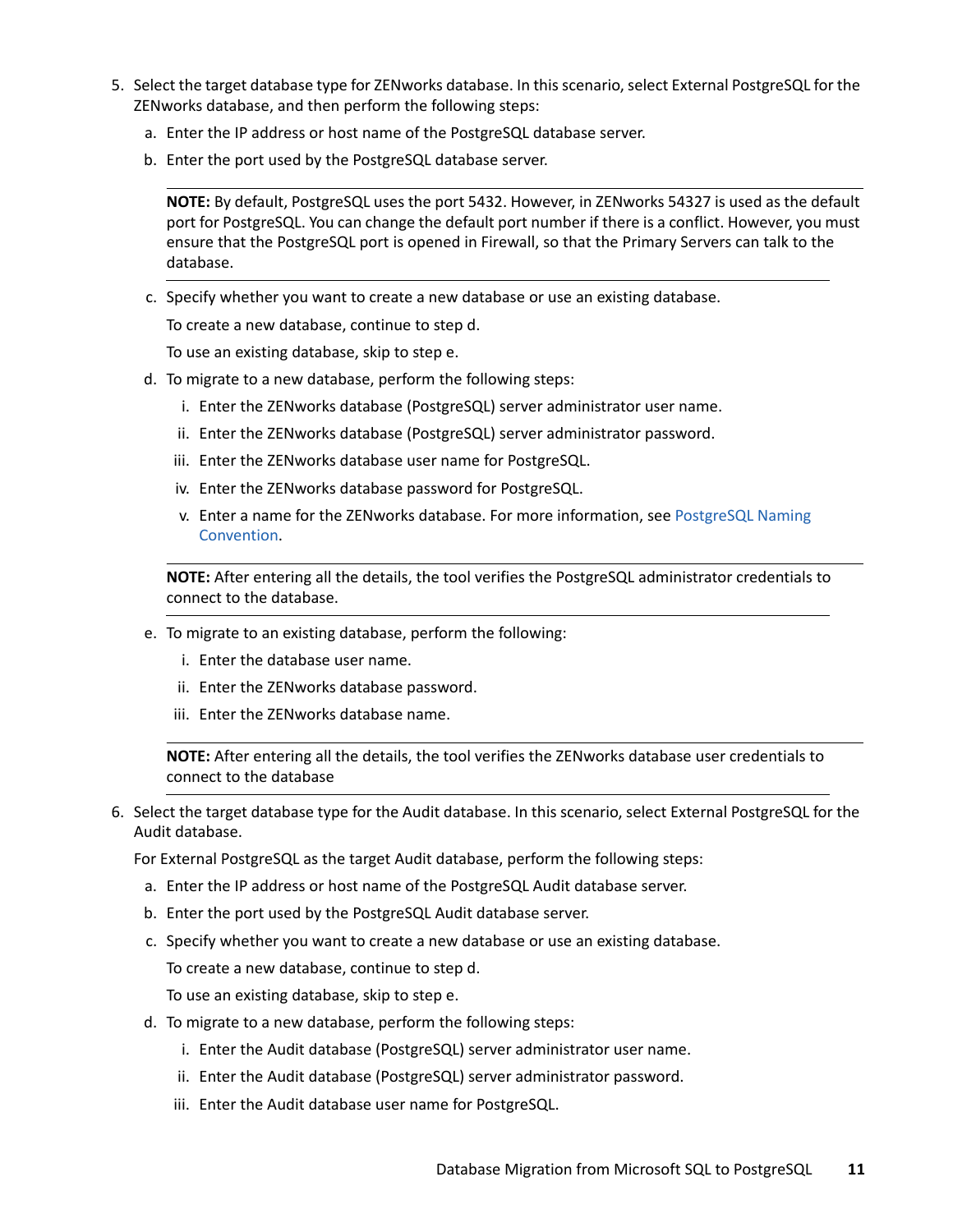- iv. Enter the Audit database password for PostgreSQL.
- v. Enter a name for the Audit database. For more information, see [PostgreSQL Naming Convention](#page-31-2).

**NOTE:** After entering all the details, the tool verifies the PostgreSQL administrator credentials to connect to the database.

- e. To migrate to an existing database, perform the following:
	- i. Enter the Audit database user name.
	- ii. Enter the Audit database password.
	- iii. Enter the Audit database name.

**NOTE:** After specifying all the credentials, the tool verifies the audit database user credentials to connect to the database.

7. To start the migration, press Enter. The data will be migrated to the PostgreSQL database.

At any point, if the migration is terminated, you have an option to resume the migration from the point where it was halted, or you can restart the migration. For more information see, [Resuming or Restarting](#page-31-0)  [the Database Migration](#page-31-0). In any case, if the database migration fails, the zone is rolled back to use the MS SQL Server database.

- 8. After the migration is completed, the migration details are displayed: For more information, see ["Verifying](#page-22-0)  [the Database Migration" on page 23](#page-22-0).
- 9. After successfully migrating the data, ensure that you perform the steps specified in the Post-migration Tasks section.

### **Post-migration Tasks**

If you have more than one Primary Server in your zone, then after successfully migration, ensure that you perform the following steps on the other Primary Servers:

1. Before starting services on the other Primary Servers and to use the newly configured PostgreSQL database, copy the zdm.xml, zenaudit.xml, dmaccounts.properties, dmmappings.properties, and zenaudit\_dmaccounts.properties files to the other Primary Servers.

These files should be copied from the following location in the Primary Server on which migration was successful, to the same location on the other Primary Servers:

- **On Windows:** %ZENWORKS\_HOME%\conf\datamodel
- **On Linux/Appliance:** /etc/opt/novell/zenworks/datamodel
- 2. Copy the SearchConfig.xml file available in the following location to the same location on the other Primary Servers:
	- **On Windows:** %ZENWORKS\_HOME%\conf\datamodel\search
	- **On Linux/Appliance:** /etc/opt/novell/zenworks/datamodel/search

The SearchConfig.xml file should be copied to ensure that the ZCC login credentials are case insensitive.

3. Start the services on the other Primary Servers by running the following command:

novell-zenworks-configure -c Start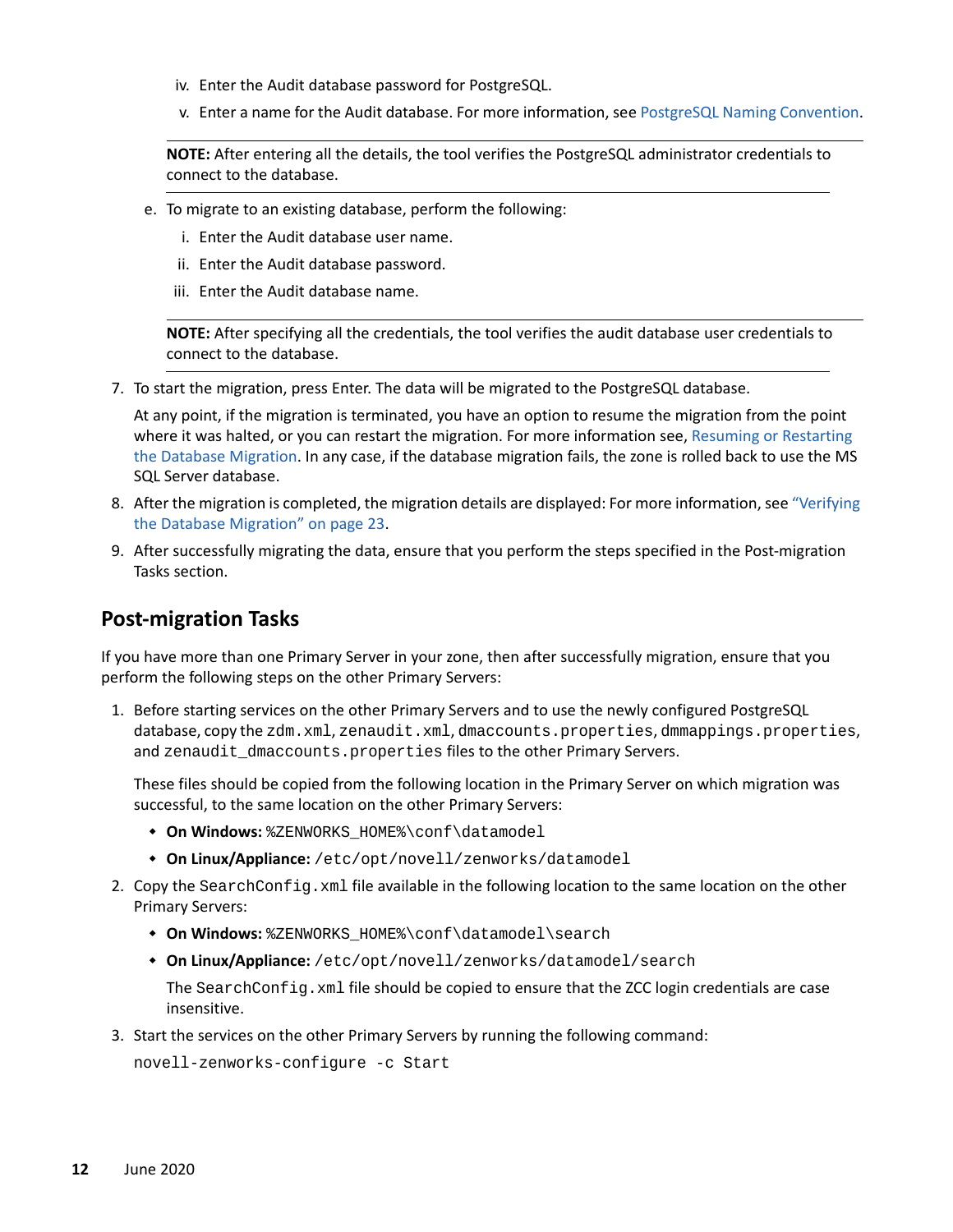**NOTE:** If the PostgreSQL services are not listed, then Start or Stop the PostgreSQL service manually.

- **On Windows:** To Start or Stop the service, perform the following:
	- 1. Press Windows + R keys.
	- 2. Type services.msc.
	- 3. Search for the PostgreSQL service based on the installed version.
	- 4. Click Start or Stop the service.
- **On Linux:** To start or stop the service, run the systemctl start postgresql- <version>.service or systemctl stop postgresql-<version>.service command.
- **On Appliance:** To start or stop the service run, the systemctl start zenpostgresql or systemctl stop zenpostgresql command.

**IMPORTANT:** Before migrating the database, if you had configured the Vertica database in your zone, then after migration, ensure that you re-create the Kafka connectors in the zone, to resume the syncing of data from the new database to Vertica. To re-create the connectors, you need to run the command zman serverrole-kafka-recreate-connectors -f on one of the servers in which Kafka is installed. While executing this command, ensure that the source database is up and running. After the Kafka connectors are created successfully, you can then disable the source database. For more information, see the [Vertica Reference Guide](https://www.novell.com/documentation/zenworks-2020-update-2/pdfdoc/zen_vertica/zen_vertica.pdf#readme).

# <span id="page-12-0"></span>**Performing Database Migration using the Silent Migration Feature**

Using the silent database migration, you can migrate the database with zero administration and you will not be prompted for any inputs. The silent database migration, can be performed by using a configuration (novellzenworks-configure.properties) file. Based on requirements, you can use the configuration file to migrate to an embedded or an external database. The input details specified in the configuration file will be considered during the database migration to PostgreSQL.

**NOTE:** Whenever you are performing the silent migration, ensure that you create a new configuration file.

# **Preparing and Performing the Silent Migration**

Depending on your target database, refer to any of the following sections to prepare the configuration file:

- ["Preparing the Configuration File for Embedded Database Migration" on page 13](#page-12-1)
- ["Preparing the Configuration File for External Database Migration" on page 14](#page-13-0)
- ["Restart or Resume the Silent Database Migration" on page 16](#page-15-0)

#### <span id="page-12-1"></span>**Preparing the Configuration File for Embedded Database Migration**

If you are migrating to an embedded PostgreSQL database, then perform the following steps to prepare the configuration file: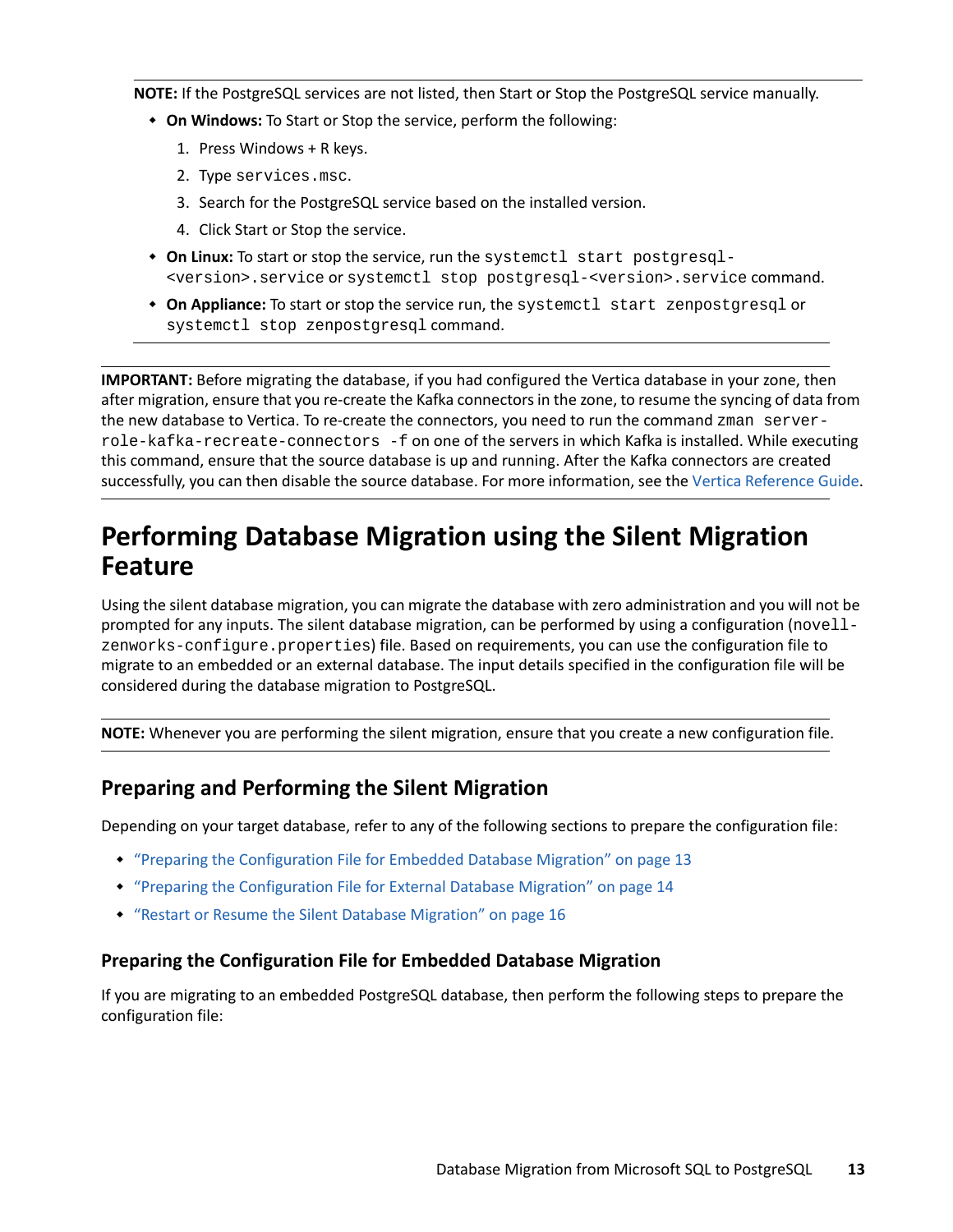**IMPORTANT:** If any of the specified parameter is invalid or incorrect, then the database migration fails and the database cannot be reverted to the previous version.

- **1** Create a novell-zenworks-configure.properties file and add the following parameters:
	- **zenworks.configure.debug.silent:** To enable the silent database migration, set this parameter to true.
	- **DBMigrateConfigureAction.DB\_MIGRATE\_TYPE:** Specify if you want to migrate the ZENworks database to an embedded or an external database

To migrate to an embedded database, specify **true,false**.

To migrate to an external database, specify **false,true**.

**DBMigrateConfigureAction.AUDIT\_DB\_MIGRATE\_TYPE:** Specify if you want to migrate the Audit database to an embedded or an external database.

To migrate to an embedded database, specify **true,false**.

To migrate to an external database, specify **false,true**.

For additional information, see ["Embedded PostgreSQL Database Migration" on page 16](#page-15-1)

- **2** After updating the file, ensure that you copy the file to the following location:
	- **On Windows:** %ZENWORKS\_HOME%\conf
	- **On Linux/Appliance:** /etc/opt/novell/zenworks
- **3** Initiate the database migration. For more information, see ["Migrating to an Embedded PostgreSQL](#page-4-0)  [Database" on page 5](#page-4-0).

At any point, if the migration is terminated, you have an option to resume the migration from the point where it was halted, or you can restart the migration. For more information see, ["Restart or Resume the Silent](#page-15-0)  [Database Migration" on page 16](#page-15-0)

#### <span id="page-13-0"></span>**Preparing the Configuration File for External Database Migration**

If you are migrating to an external PostgreSQL database (ZENworks and Audit), then perform the following steps to prepare the configuration file:

**IMPORTANT:** If any of the specified parameter is invalid or incorrect, then the database migration fails and the database cannot be reverted to the previous version.

**1** Create a novell-zenworks-configure.properties file and add the following parameters:

**For ZENworks Database:** For ZENworks database, add the following parameters:

- **zenworks.configure.debug.silent** Set this parameter to true to enable the silent database migration.
- **DBMigrateConfigureAction.DB\_MIGRATE\_TYPE:** Specify if you want to migrate the ZENworks database to an embedded or an external database

To migrate to an external database, specify **false,true**.

To migrate to an embedded database, specify **true,false**.

- **DBMigrateConfigureAction.DB\_MIGRATE\_SERVER\_ADDRESS:** Specify the IP address of the external database server.
- **DBMigrateConfigureAction.DB\_MIGRATE\_SERVER\_PORT:** Specify the port number used by the external database server.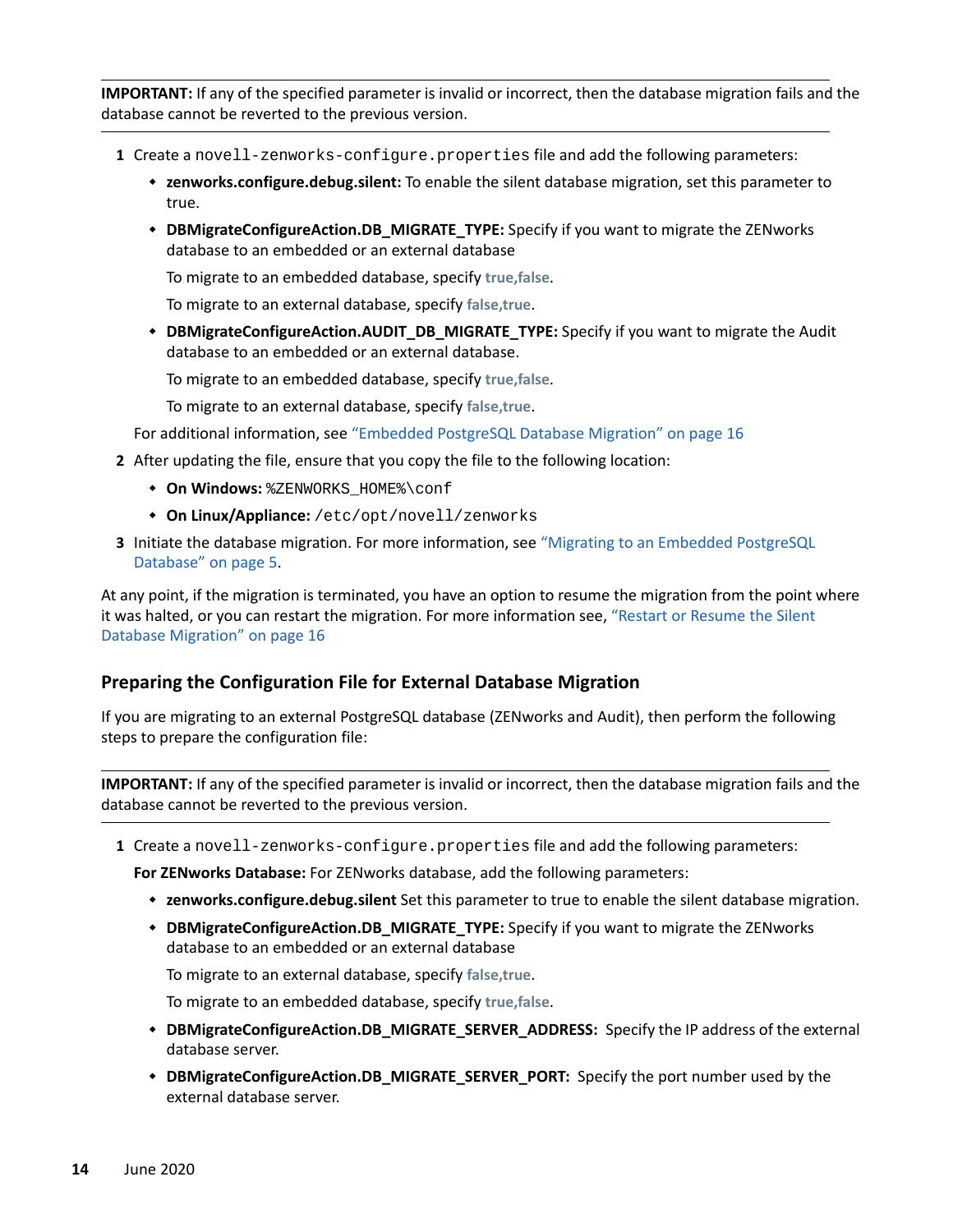- **DBMigrateConfigureAction.DB\_MIGRATE\_ADMIN\_USER:** Specify the ZENworks database server administrator user name.
- **DBMigrateConfigureAction.DB\_MIGRATE\_ADMIN\_PASSWORD:** Specify the ZENworks database server administrator password.
- **DBMigrateConfigureAction.DB\_MIGRATE\_ACCESS\_USER:** Specify the ZENworks database user name.
- **DBMigrateConfigureAction.DB\_MIGRATE\_ACCESS\_PASSWORD:** Specify the ZENworks database password.
- **DBMigrateConfigureAction.DB\_MIGRATE\_DB\_NAME:** Specify the name of the database.
- **DBMigrateConfigureAction.CREATE\_NEW\_EXTERNAL\_DATABASE:** Specify true you want to create a new database, else specify false.

**For Audit Database:** For audit database, add the following parameters:

 **DBMigrateConfigureAction.AUDIT\_DB\_MIGRATE\_TYPE:** Specify if you want to migrate the Audit database to an embedded or an external database

To migrate to an external database, specify **false,true**.

To migrate to an embedded database, specify **true,false**.

- **DBMigrateConfigureAction.AUDIT\_DB\_MIGRATE\_SERVER\_ADDRESS:** Specify the IP address of the external database server.
- **DBMigrateConfigureAction.AUDIT\_DB\_MIGRATE\_SERVER\_PORT:** Specify the port number used by the external database server.
- **DBMigrateConfigureAction.AUDIT\_DB\_MIGRATE\_ADMIN\_USER:** Specify the ZENworks Audit database server administrator user name.
- **DBMigrateConfigureAction.AUDIT\_DB\_MIGRATE\_ADMIN\_PASSWORD:** Specify the ZENworks Audit database server administrator password.
- **DBMigrateConfigureAction.AUDIT\_DB\_MIGRATE\_ACCESS\_USER:** Specify the ZENworks Audit database user name.
- **DBMigrateConfigureAction.AUDIT\_DB\_MIGRATE\_ACCESS\_PASSWORD:** Specify the ZENworks Audit database password.
- **DBMigrateConfigureAction.AUDIT\_DB\_MIGRATE\_DB\_NAME:** Specify the name of the database.
- **DBMigrateConfigureAction.CREATE\_NEW\_EXTERNAL\_AUDIT\_DATABASE:** Specify true if you want to create a new database, else specify false.

For additional information, see ["External PostgreSQL Database Migration" on page 16](#page-15-2)

- **2** After updating the file, ensure that you copy the file to the following location:
	- **On Windows:** %ZENWORKS\_HOME%\conf
	- **On Linux/Appliance:** /etc/opt/novell/zenworks
- **3** Initiate the database migration. For more information, see ["Migrating to an External PostgreSQL](#page-7-0)  [database" on page 8](#page-7-0).

At any point, if the migration is terminated, you have an option to resume the migration from the point where it was halted, or you can restart the migration. For more information see, ["Restart or Resume the Silent](#page-15-0)  [Database Migration" on page 16](#page-15-0)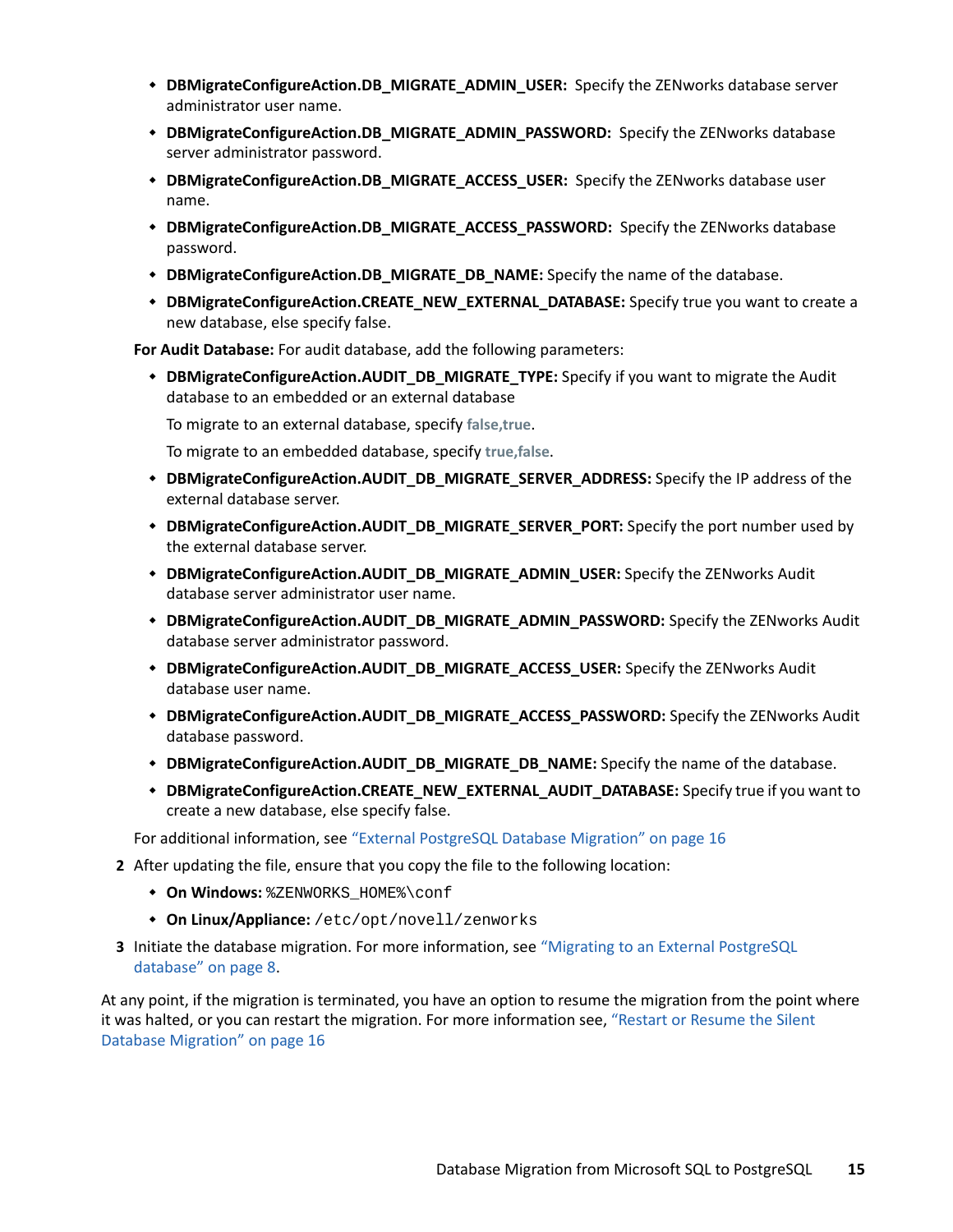#### <span id="page-15-0"></span>**Restart or Resume the Silent Database Migration**

To restart or resume the database migration, add the

DBMigrateConfigureAction.DB\_MIGRATE\_RESTART\_OR\_RESUME parameter along with the other parameters mentioned in above sections, and then re-initiate the migration.

- To restart the migration, specify DBMigrateConfigureAction.DB\_MIGRATE\_RESTART\_OR\_RESUME=**true,false**
- To resume the migration, specify DBMigrateConfigureAction.DB\_MIGRATE\_RESTART\_OR\_RESUME=**false,true**

For additional information, see ["Examples for Silent Database Migration" on page 16](#page-15-3)

## <span id="page-15-3"></span>**Examples for Silent Database Migration**

- ["Embedded PostgreSQL Database Migration" on page 16](#page-15-1)
- ["External PostgreSQL Database Migration" on page 16](#page-15-2)
- ["Restarting the PostgreSQL Database" on page 17](#page-16-1)
- ["Resuming the PostgreSQL Database Migration" on page 17](#page-16-2)

#### <span id="page-15-1"></span>**Embedded PostgreSQL Database Migration**

In this example, both ZENworks and Audit databases are migrated to an embedded PostgreSQL database.

- **zenworks.configure.debug.silent= true**
- **DBMigrateConfigureAction.DB\_MIGRATE\_TYPE= true,false**
- **DBMigrateConfigureAction.AUDIT\_DB\_MIGRATE\_TYPE= true,false**

#### <span id="page-15-2"></span>**External PostgreSQL Database Migration**

In this example, both ZENworks and Audit databases are migrated to an external PostgreSQL database.

For ZENworks Database:

- **zenworks.configure.debug.silent= true**
- **DBMigrateConfigureAction.DB\_MIGRATE\_TYPE= false,true**
- **DBMigrateConfigureAction.DB\_MIGRATE\_SERVER\_ADDRESS=** 10.71.68.129
- **DBMigrateConfigureAction.DB\_MIGRATE\_SERVER\_PORT=** 54327
- **DBMigrateConfigureAction.DB\_MIGRATE\_ADMIN\_USER=** postgres
- **DBMigrateConfigureAction.DB\_MIGRATE\_ADMIN\_PASSWORD=** password123
- **DBMigrateConfigureAction.DB\_MIGRATE\_ACCESS\_USER=** zuser
- **DBMigrateConfigureAction.DB\_MIGRATE\_ACCESS\_PASSWORD=** password123
- **DBMigrateConfigureAction.DB\_MIGRATE\_DB\_NAME=** zendb
- **DBMigrateConfigureAction.CREATE\_NEW\_EXTERNAL\_DATABASE=** true

For Audit database:

**DBMigrateConfigureAction.AUDIT\_DB\_MIGRATE\_TYPE= false,true**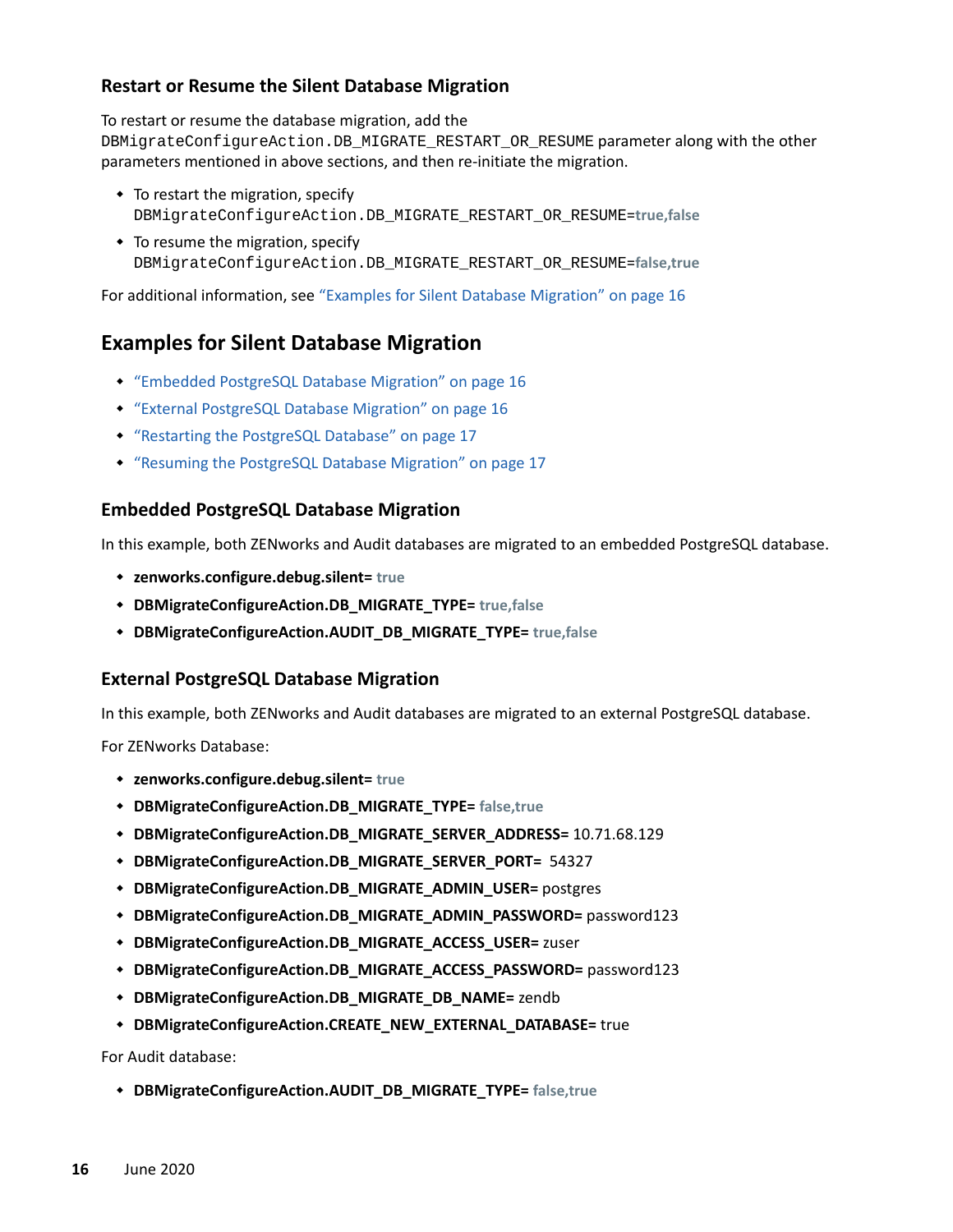- **DBMigrateConfigureAction.AUDIT\_DB\_MIGRATE\_SERVER\_ADDRESS=** 10.71.68.129
- **DBMigrateConfigureAction.AUDIT\_DB\_MIGRATE\_SERVER\_PORT=** 54327
- **DBMigrateConfigureAction.AUDIT\_DB\_MIGRATE\_ADMIN\_USER=** postgres
- **DBMigrateConfigureAction.AUDIT\_DB\_MIGRATE\_ADMIN\_PASSWORD=** password123
- **DBMigrateConfigureAction.AUDIT\_DB\_MIGRATE\_ACCESS\_USER=** audituser
- **DBMigrateConfigureAction.AUDIT\_DB\_MIGRATE\_ACCESS\_PASSWORD=** password123
- **DBMigrateConfigureAction.AUDIT\_DB\_MIGRATE\_DB\_NAME=** zenauditdb
- **DBMigrateConfigureAction.CREATE\_NEW\_EXTERNAL\_AUDIT\_DATABASE:** true

#### <span id="page-16-1"></span>**Restarting the PostgreSQL Database**

To restart the database migration, the configuration file should include the following parameter along with the other parameters: DBMigrateConfigureAction.DB\_MIGRATE\_RESTART\_OR\_RESUME=**true,false**

#### <span id="page-16-2"></span>**Resuming the PostgreSQL Database Migration**

If the database migration was terminated, then to resume the database migration, the configuration file should include the following parameter:

To resume the migration, specify DBMigrateConfigureAction.DB\_MIGRATE\_RESTART\_OR\_RESUME=**false,true**

# <span id="page-16-0"></span>**Installing PostgreSQL**

- ["Installing PostgreSQL on Windows" on page 17](#page-16-3)
- ["Installing PostgreSQL on Linux" on page 21](#page-20-0)
- ["Preparing the External PostgreSQL Database" on page 22](#page-21-0)

## <span id="page-16-3"></span>**Installing PostgreSQL on Windows**

Download and install the required version of PostgreSQL.

The PostgreSQL can be downloaded from [PostgreSQL for Windows](https://www.postgresql.org/download/windows/) (https://www.postgresql.org/download/ windows/).

**NOTE:** The link redirects to an external site that is subject to change without prior notice.

Depending on the ZENworks version, download and install the supported version of PostgreSQL. For more information on supported versions, see the following table: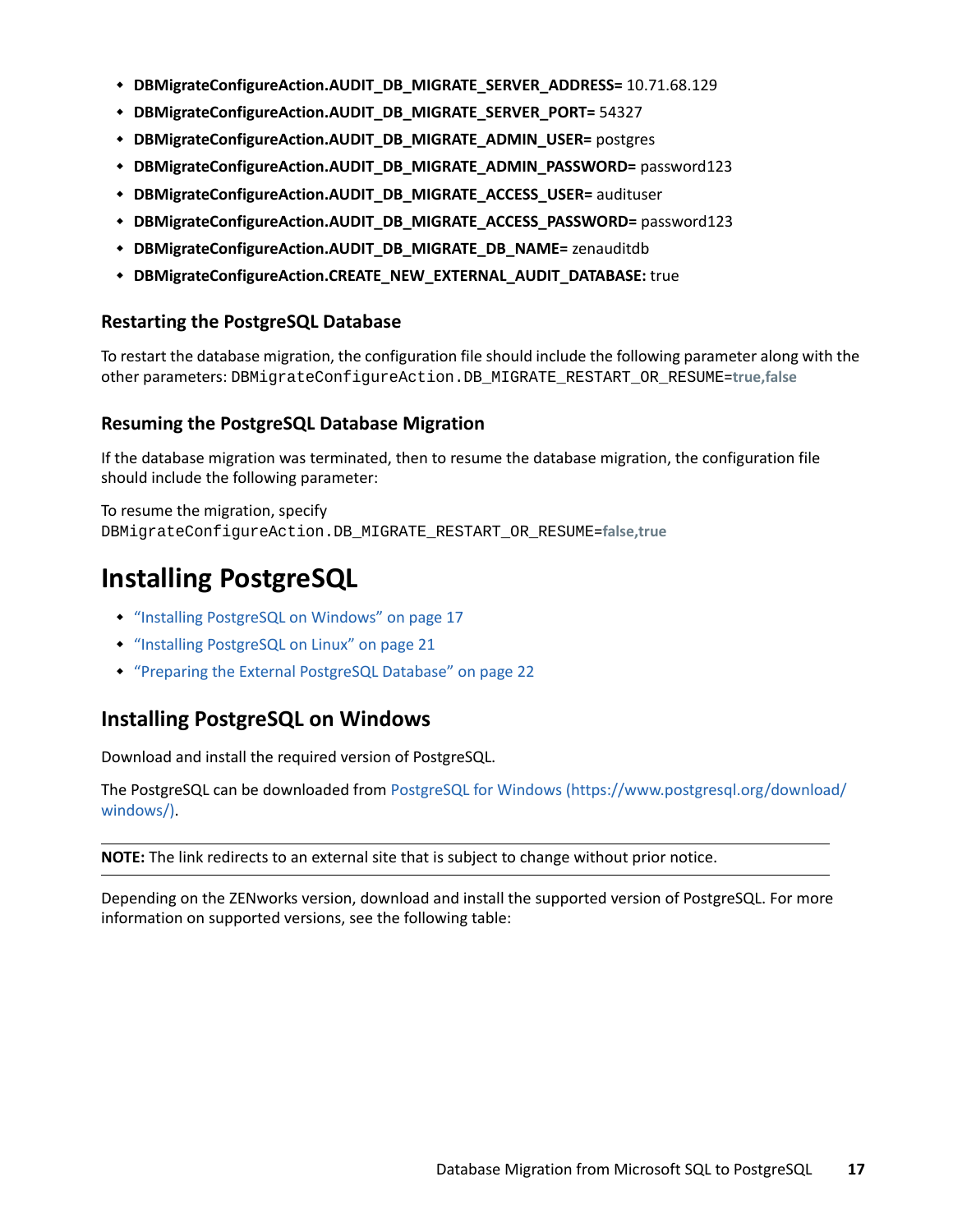| <b>ZENworks Version</b> | <b>Supported PostgreSQL Version</b>                                                                    |
|-------------------------|--------------------------------------------------------------------------------------------------------|
| ZENworks 2020 Update 2  | PostgreSQL 12.x as an Embedded Database and PostgreSQL 11.x, 12.x and 13.x as an<br>External database. |
| 2020, Update 1          | PostgreSQL 11.x (Except 11.2)                                                                          |
|                         | 11.4 is the recommended version                                                                        |
| 2017 Update 4           | PostgreSQL 9.x, 10.x or 11.x                                                                           |
|                         | 11.4 is the recommended version                                                                        |
| 2017 Update 3           | PostgreSQL 9.x or 10.x                                                                                 |
| 2017 Update 2           | PostgreSQL 9.x                                                                                         |
| 2017 Update 1           | PostgreSQL 9.x                                                                                         |
| 2017                    | PostgreSQL 9.x                                                                                         |

For more information, see System Requirements in ZENworks 2017 (https://www.novell.com/documentation/ zenworks2017/) or ZENworks 2020 (https://www.novell.com/documentation/zenworks-2020/) documentation page.

After installing PostgreSQL, continue with the steps specified in the [Preparing the External PostgreSQL](#page-7-1)  [Database](#page-7-1) section.

#### **Example: Installing PostgreSQL 9.6 on Windows**

To install PostgreSQL 9.6 on a Windows device, perform the following steps:

- 1. After downloading the PostgreSQL 9.6 binary package, double click the downloaded installer file (PostgreSQL 9.6). An installation wizard is displayed, which guides you through multiple steps involved in installing the PostgreSQL database.
- 2. Click Next.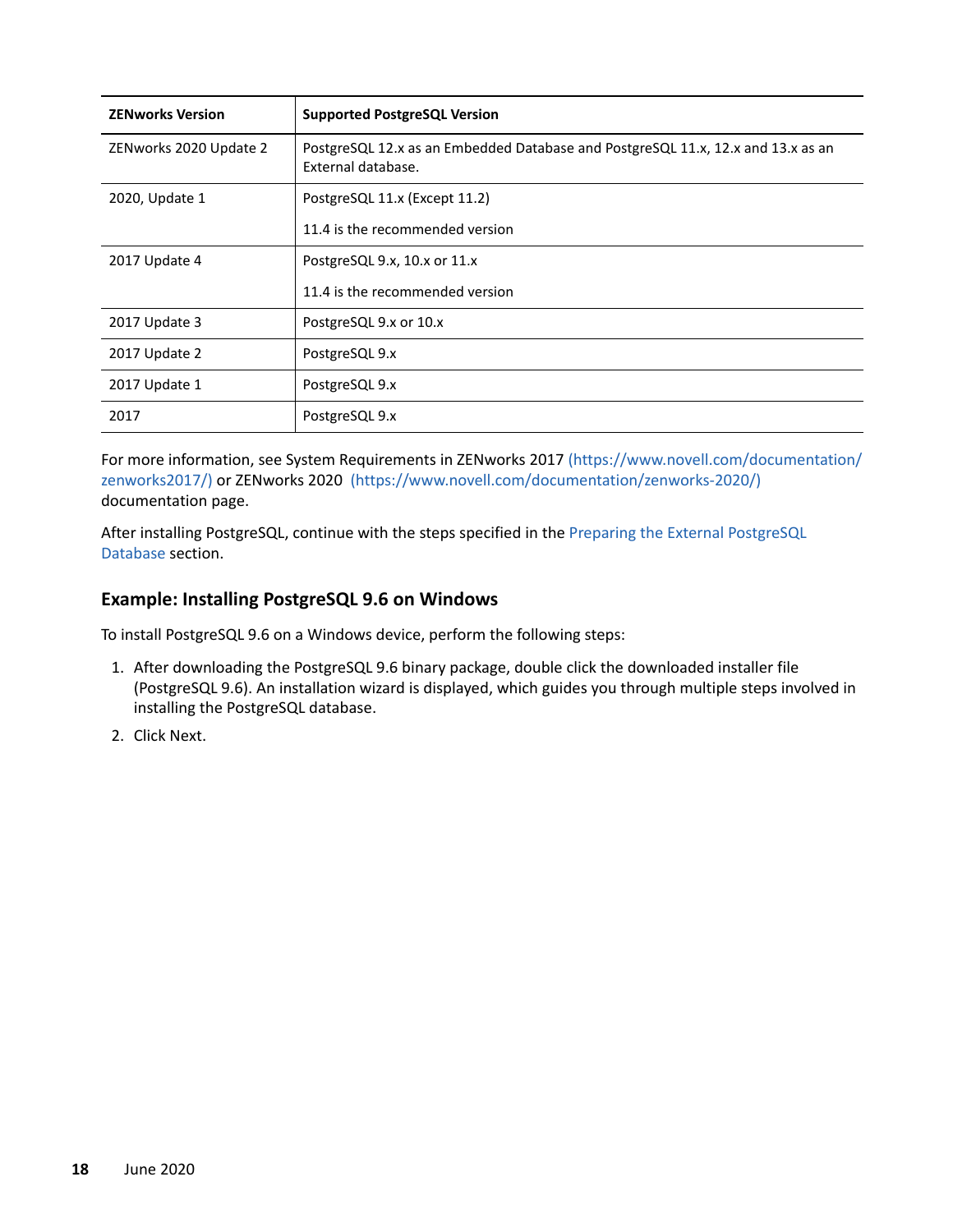| 劑               | Setup                                   | x<br>o<br>- |
|-----------------|-----------------------------------------|-------------|
| Packaged by:    | Setup - PostgreSQL                      |             |
| <b>POSTGRES</b> | Welcome to the PostgreSQL Setup Wizard. |             |
| PostgreSQL      |                                         |             |
|                 |                                         |             |
|                 |                                         |             |
|                 |                                         |             |
|                 |                                         |             |
|                 | Next ><br>$<$ Back                      | Cancel      |

- 3. Specify the installation directory where the PostgreSQL should be installed, and then click Next.
- 4. Select a directory in which the PostgreSQL data should be stored.

It is recommended to use the default directory.

| 奇                     | Setup                                                                                                          |                  | x<br>▫ |
|-----------------------|----------------------------------------------------------------------------------------------------------------|------------------|--------|
| <b>Data Directory</b> |                                                                                                                |                  |        |
|                       | Please select a directory under which to store your data.<br>Data Directory: Program Files PostgreSQL\9.6\data | <b>PO</b>        |        |
| InstallBuilder        |                                                                                                                | $Back$<br>Next > | Cancel |

5. Specify the password for the database superuser (postgres), and then click Next.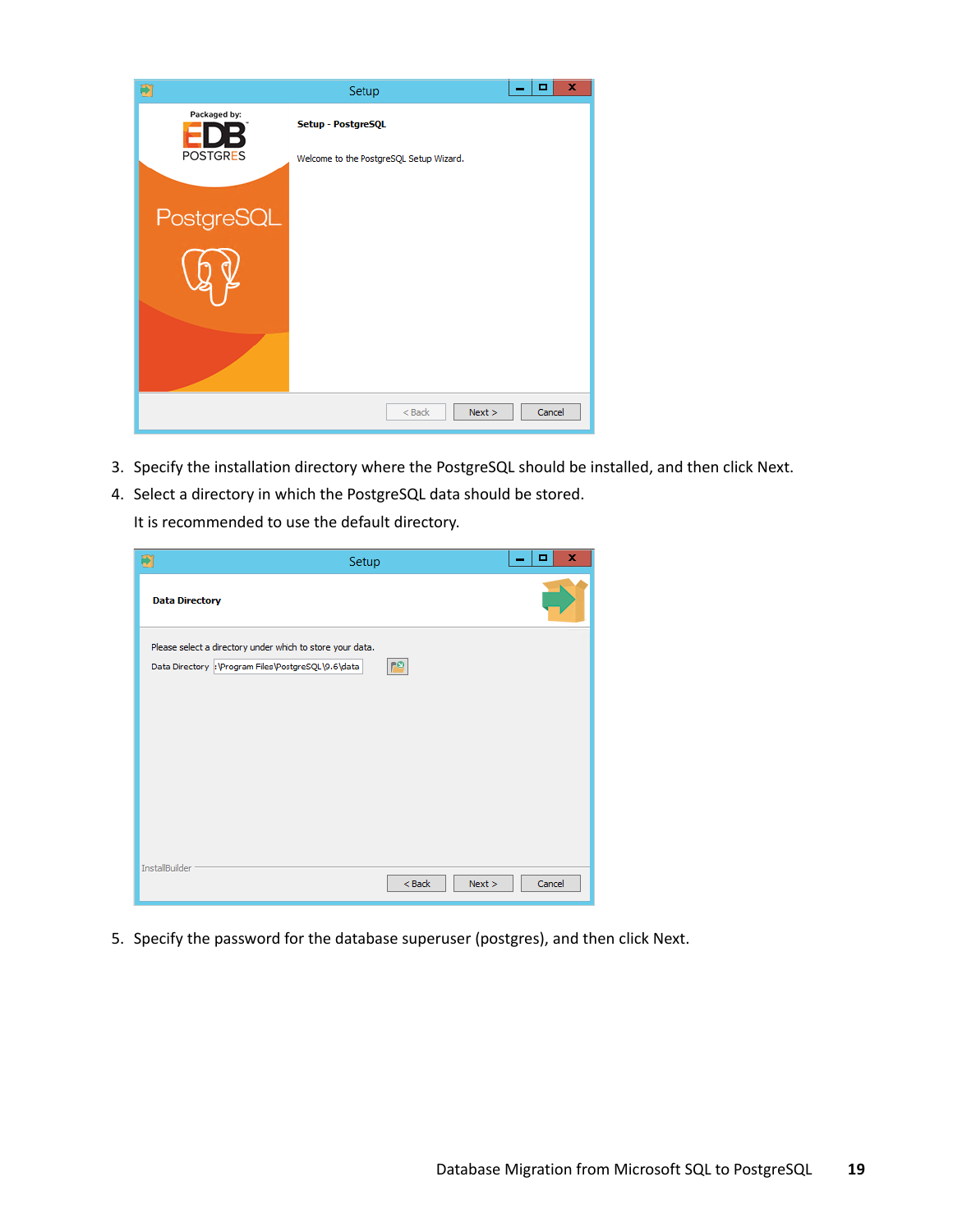| ÷                           | Setup                                                                | x<br>o<br>- |
|-----------------------------|----------------------------------------------------------------------|-------------|
| Password                    |                                                                      |             |
| Password<br>Retype password | Please provide a password for the database superuser (postgres).<br> |             |
| InstallBuilder              | $Back$<br>Next >                                                     | Cancel      |

6. Specify the port for PostgreSQL. By default ZENworks uses 54327 as the post. If required, you can use a different port number.

**NOTE:** By default, PostgreSQL uses the port 5432. However, in ZENworks 54327 is used as the default port for PostgreSQL. You can change the default port number if there is a conflict. However, you must ensure that the PostgreSQL port is opened in Firewall, so that the Primary Servers can talk to the database.

- 7. Select the default locale used by the database, and then click Next.
- 8. Click Next to start PostgreSQL installation.

| Ð                 | Setup                                                                | ×<br>о                                       |
|-------------------|----------------------------------------------------------------------|----------------------------------------------|
| <b>Installing</b> |                                                                      |                                              |
|                   | Please wait while Setup installs PostgreSQL on your computer.        |                                              |
|                   | Installing                                                           |                                              |
|                   | Unpacking C:\Program []ser\server_groups\servers\model_validation.js |                                              |
|                   |                                                                      |                                              |
|                   |                                                                      |                                              |
|                   |                                                                      |                                              |
|                   |                                                                      |                                              |
|                   |                                                                      |                                              |
|                   |                                                                      |                                              |
|                   |                                                                      |                                              |
|                   |                                                                      |                                              |
|                   |                                                                      |                                              |
|                   |                                                                      |                                              |
| InstallBuilder    | $<$ Back<br>Next                                                     | ,,,,,,,,,,,,,,,,,,,,,,,,,,,,,,,,,,<br>Cancel |
|                   |                                                                      |                                              |

9. Click Finish to complete the installation.

If required, you can install Stack Builder by selecting the check box.

10. Continue with the steps specified in the [Preparing the External PostgreSQL Database](#page-7-1) section.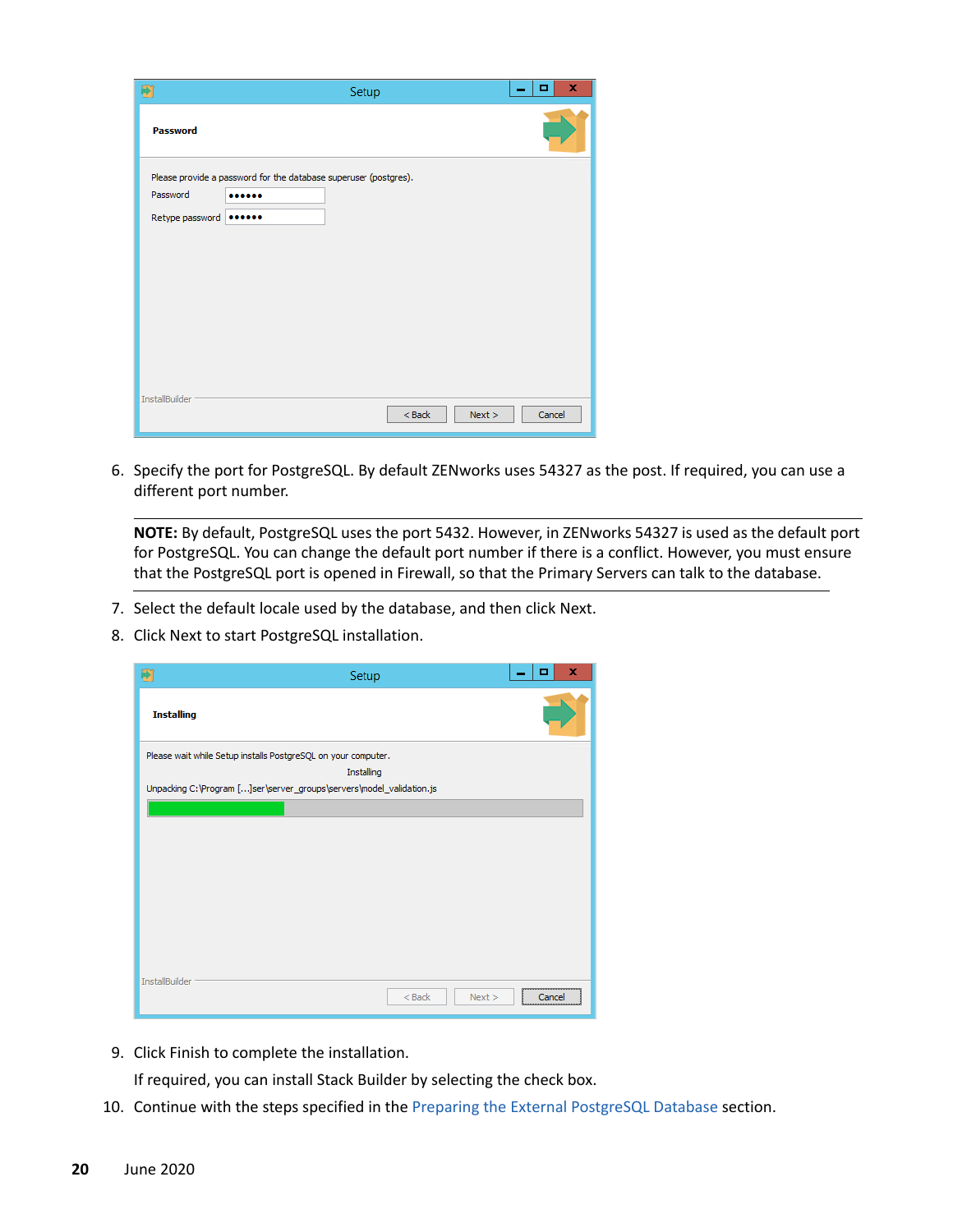# <span id="page-20-0"></span>**Installing PostgreSQL on Linux**

Download and install the required version of PostgreSQL.

The PostgreSQL can be downloaded from [PostgreSQL for Linux](https://www.postgresql.org/download/) (https://www.postgresql.org/download/).

**NOTE:** The link redirects to an external site that is subject to change without prior notice.

Before installing PostgreSQL on a SLES device, ensure that the PostgreSQL version is supported on the SLES version installed on the device.

**NOTE:** At the time when this document was updated, we were unable to install the latest version of PostgreSQL (11.6) on SLES 12 SP3 devices.

Depending on the ZENworks version, download and install the supported version of PostgreSQL. For more information on supported versions, see the following table:

| <b>ZENworks Version</b> | <b>Supported PostgreSQL Version</b>                                                                    |
|-------------------------|--------------------------------------------------------------------------------------------------------|
| ZENworks 2020 Update 2  | PostgreSQL 12.x as an Embedded Database and PostgreSQL 11.x, 12.x and 13.x as an<br>External database. |
| 2020, Update 1          | PostgreSQL 11.x (Except 11.2)                                                                          |
|                         | 11.4 is the recommended version                                                                        |
| 2017 Update 4           | PostgreSQL 9.x, 10.x or 11.x                                                                           |
|                         | 11.4 is the recommended version                                                                        |
| 2017 Update 3           | PostgreSQL 9.x or 10.x                                                                                 |
| 2017 Update 2           | PostgreSQL 9.x                                                                                         |
| 2017 Update 1           | PostgreSQL 9.x                                                                                         |
| 2017                    | PostgreSQL 9.x                                                                                         |

For more information, see System Requirements in ZENworks 2017 (https://www.novell.com/documentation/ zenworks2017/) or ZENworks 2020 (https://www.novell.com/documentation/zenworks-2020/) documentation page.

After installing PostgreSQL, continue with the steps specified in the [Preparing the External PostgreSQL](#page-21-0)  [Database](#page-21-0) section.

#### **Example: Installing PostgreSQL 11 on a SLES 12 SP4 Device**

Following is an example to install PostgreSQL 11.6 on a SLES 12 SP4 device.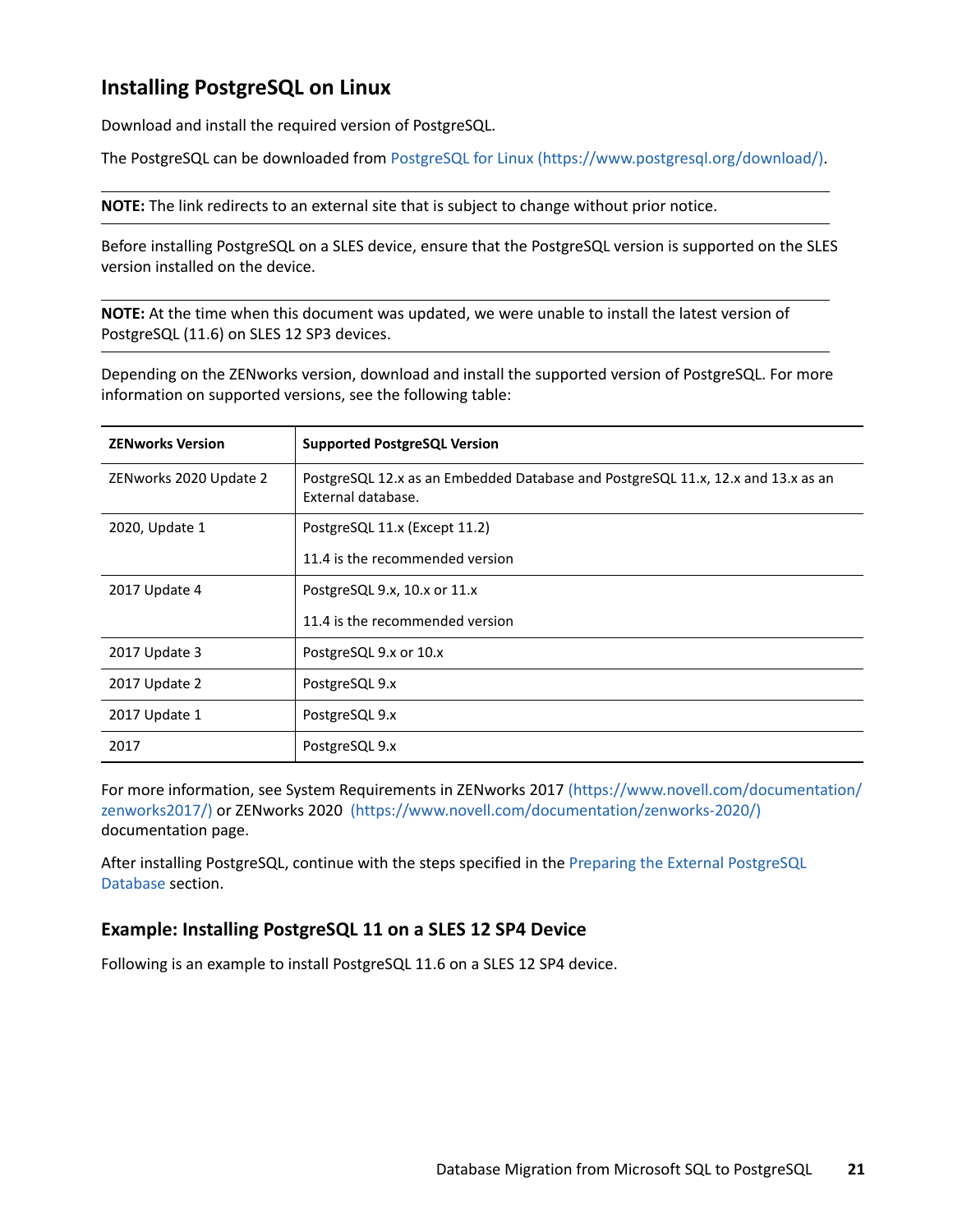**NOTE:** At the time when this document was updated, the following installation steps were tested and documented. However, depending on PostgreSQL, the following steps might change without prior notice. Hence, it is recommended that you go through the PostgreSQL documentation before installing PostgreSQL on any supported platform.

- 1. Open the Terminal as a root user.
- 2. Add the PostgreSQL 11 repository by running the following command:

zypper addrepo https://download.postgresql.org/pub/repos/zypp/repo/pgdg-sles-11.repo

**NOTE:** The repo location is from an external site that is subject to change without prior notice.

- 3. To refresh the repositories, run zypper refresh.
- 4. After repo refresh, install the PostgreSQL database by running the zypper install postgresql11server command.

Ensure that you install all the dependent packages.

5. Initialize the database by running the following command:

/usr/pgsql-11/bin/postgresql-11-setup initdb

If database is not initialized, then folders required to store the data are not created.

- 6. After initializing the database, enable the PostgreSQL database by running the systemctl enable postgresql-11.service command.
- 7. Start the PostgreSQL service by running the systemctl start postgresql-11. service command.
- 8. Continue with the steps specified in the [Preparing the External PostgreSQL Database](#page-21-0) section.

### <span id="page-21-0"></span>**Preparing the External PostgreSQL Database**

If you are planning to using an external database, then ensure that you perform the following steps for the ZENworks database and then on Audit database, so that the external database communicates with ZENworks:

1. Install the PostgreSQL database.

For more information on installing PostgreSQL, see [Preparing the External PostgreSQL Database.](#page-21-0)

2. After installing the database, start the PostgreSQL service.

To start the PostgreSQL service:

- **On Windows:** To start the service, perform the following:
	- 1. Press Windows + R keys.
	- 2. Type services.msc.
	- 3. Search for the PostgreSQL service based on the installed version.
	- 4. Click Start the service.
- **On Linux:** To start the service, run the systemctl start postgresql-<version>.service command.
- 5. After starting the service, perform the following steps:

In the PostgreSQL database install location, perform the following steps:

a. In the pg\_hba.conf file, add the following text at the end: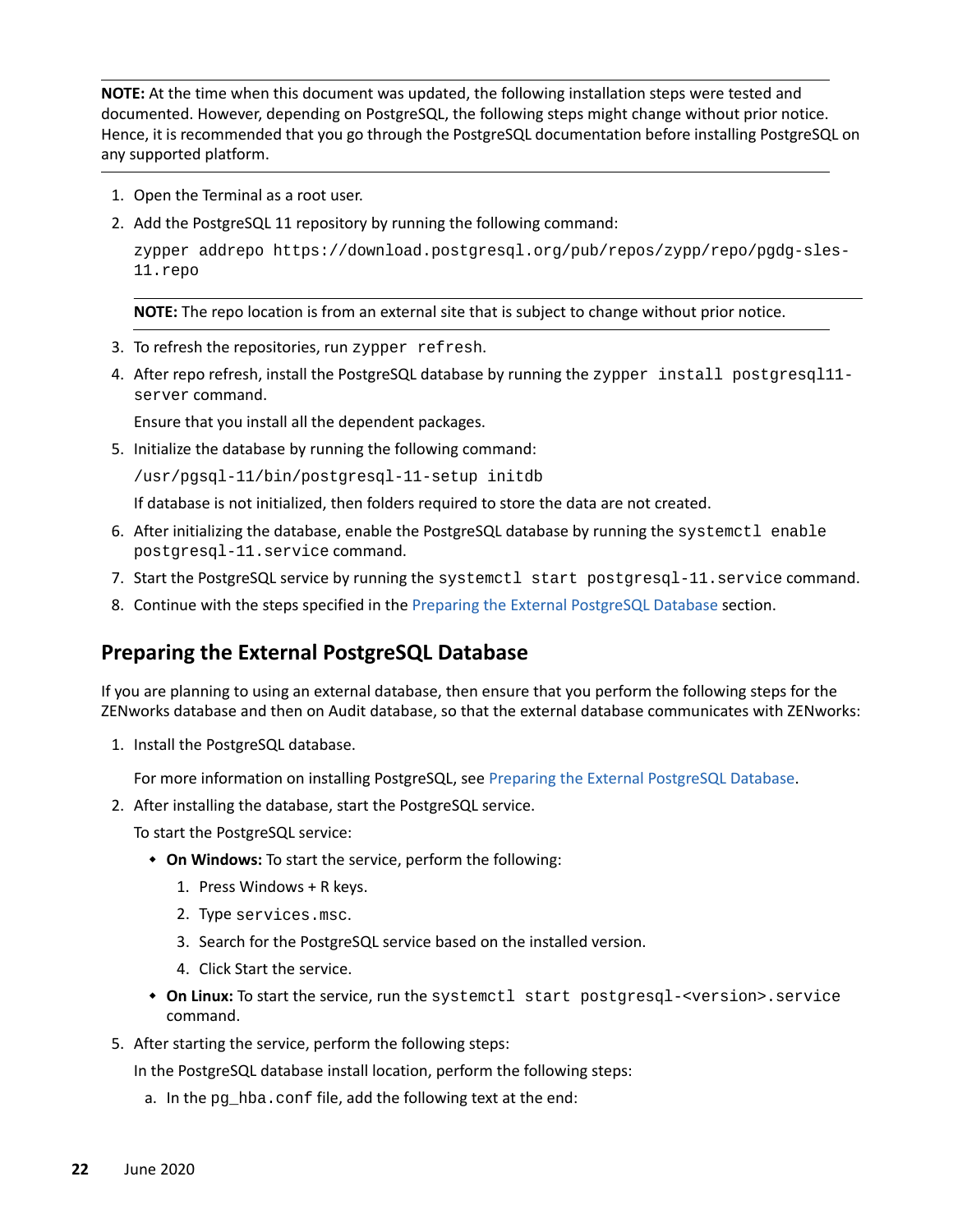host all all 0.0.0.0/0 md5

b. In the postgresgl.conf file, add the following text at the end:

```
port=54327
```
listen\_addresses='\*'

max\_locks\_per\_transaction=128

max\_pred\_locks\_per\_transaction=128

max\_connections = Number of Primary Servers \* 300

By default, max connections = 500 for Embedded PostgreSQL.

The pg  $hba$ .conf and postgresgl.conf are available in the following location:

- **On Windows:** <install\_directory>\PostgreSQL\<version>\data
- **On Linux/Appliance:** /var/lib/pgsql/<version>/data

Along with above mentioned steps, based on the zone requirements, you can increase the number of database connections. For more information on configuring the number of connections, see [Configuring PostgreSQL](https://www.novell.com/documentation/zenworks-2020-update-2/pdfdoc/zen_sys_db_mgmt/zen_sys_db_mgmt.pdf#t41rl5gf8qdv1).

**NOTE:** By default, PostgreSQL uses the port 5432. However, in ZENworks 54327 is used as the default port for PostgreSQL. You can change the default port number if there is a conflict. However, you must ensure that the PostgreSQL port is opened in Firewall, so that the Primary Servers can talk to the database.

c. Restart the PostgreSQL service.

Now, you can proceed with the database migration.

**NOTE:** Ensure that the port is opened in Firewall, so that all the Primary Servers can talk to the database.

# <span id="page-22-0"></span>**Verifying the Database Migration**

To verify whether the database migration was successful or not, perform any of the following:

 Log into ZCC, check the ZENworks Database Type in the Diagnostics page. If the type is PostgreSQL, then the migration is successful. If the type is other than PostgreSQL (ZENworks or Audit), then the migration has failed.

|        | <b>ZENworks Databases</b> |               |            |                          |                 |    |
|--------|---------------------------|---------------|------------|--------------------------|-----------------|----|
|        |                           |               |            |                          |                 | 53 |
| Status | Database Size             | Host          | Type       | <b>PERMIT</b><br>Version | Schema          |    |
| V      | 26 MB                     | 164.99.138.97 | PostereSQI | 11.4                     | <b>Audi</b>     |    |
| Ø      | 376 MB                    | 164.99.138.97 | PostgreSOL | 11.4                     | <b>ZENvorio</b> |    |

- Check the novell-zenworks-migration.log file available in the following location:
	- **On Windows:** %ZENWORKS\_HOME%\logs\migration\logviewer\index.html
	- **On Linux/Appliance:** /var/opt/novell/log/zenworks/migration/logviewer/index.html
- The log files available in the following location:

This is a consolidated file that includes ZDC, migration and data validation logs. Click Download All to download the log files in the ZIP format.

**On Windows:** %ZENWORKS\_HOME%\logs\migration\logviewer\index.html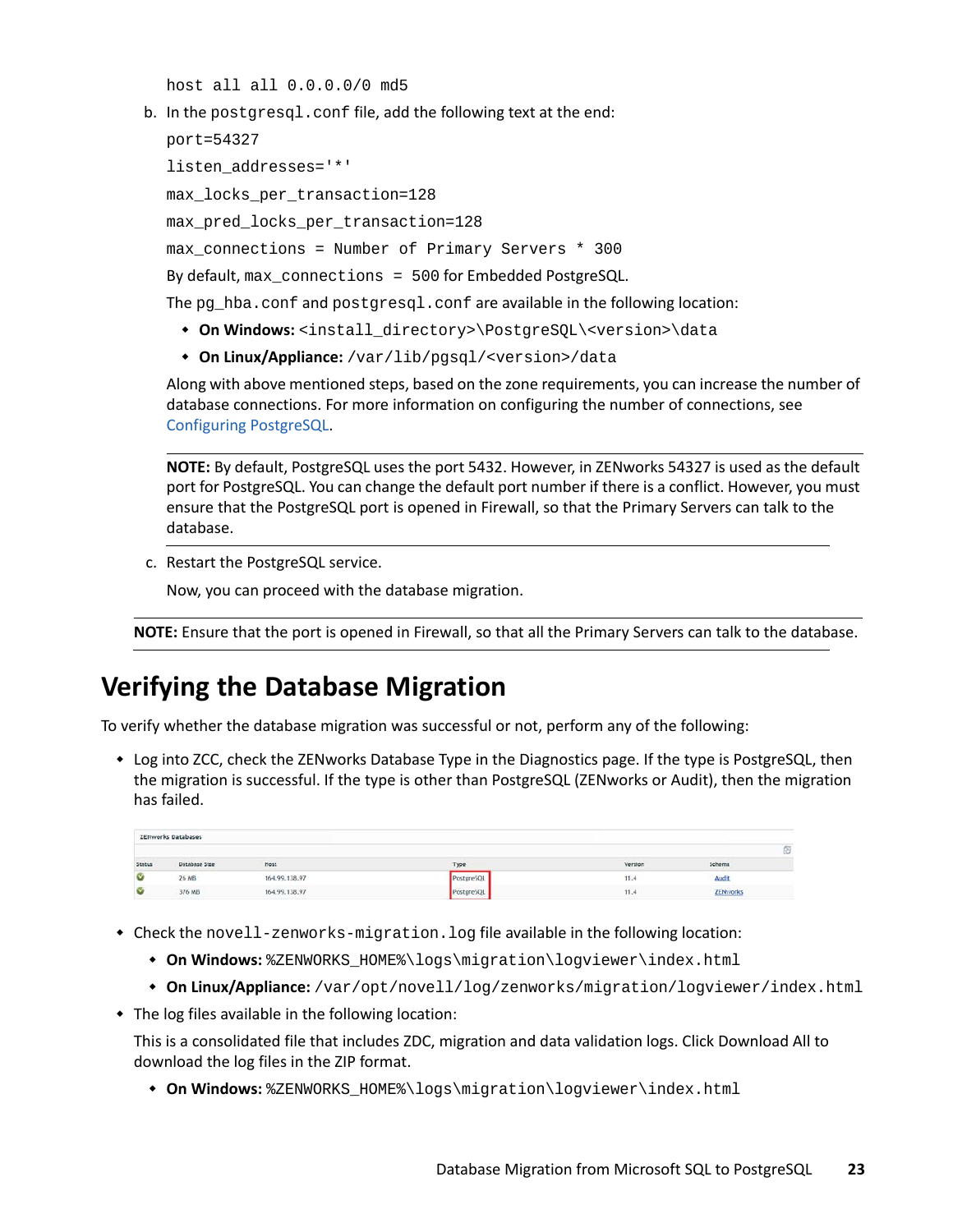**On Linux/Appliance:** /var/opt/novell/log/zenworks/migration/logviewer/index.html

# <span id="page-23-0"></span>**Reverting to the Source Database**

During the database migration, all the MS SQL database configuration files are backed-up and while reverting the database, the PostgreSQL database configuration files will be replaced with the MS SQL database configuration files.

**IMPORTANT:** Before reverting to the MS SQL database, ensure that the MS SQL database server is retained in the same state when the database migration was initiated, and the MS SQL database server is up and running.

If this instruction is not met, then after reverting the database, ZENworks fails to connect to the MS SQL database and the Management Zone might not work.

The PostgreSQL database can be reverted to the MS SQL database using the following command:

novell-zenworks-configure -c RevertDBMigrationConfigureAction

After successfully reverting, the ZENworks zone will point to the MS SQL database.

This configure action takes a backup of the PostgreSQL data in the following location:

- **On Windows:** %ZENWORKS\_HOME%\database\pgsql\data.bkp
- **On Linux/Appliance:** /var/opt/novell/pgsql/data.bkp

To revert to the MS SQL database, perform the following steps:

1. Stop *zenserver* and *zenloader* services on all the other Primary Servers in your Management Zone.

(conditional) If ZENworks monitor service exists and running, then ensure that the service is also stopped on all the other Primary Servers.

The services can be stopped by using the following command:

novell-zenworks-configure -c Start

2. Run the following command on the device in which the migration was successful.

novell-zenworks-configure -c RevertDBMigrationConfigureAction

3. After completing the revert action, copy the zdm.xml, zenaudit.xml, dmaccounts.properties, dmmappings.properties and zenaudit dmaccounts.properties files to other Primary Servers in the zone, so that the zone uses the MS SQL database.

These files should be copied from the following location in the Primary Server on which migration was successful, to the same location on the other Primary Servers:

- **On Windows:** %ZENWORKS\_HOME%\conf\datamodel
- **On Linux/Appliance:** /etc/opt/novell/zenworks/datamodel
- 4. Start the ZENworks services on all the other Primary Servers.

**NOTE:** After successfully reverting the database, the zone rolls back to the state where the migration was initially started. Hence, after successfully reverting to the MS SQL database, the data that was captured post-migration is lost.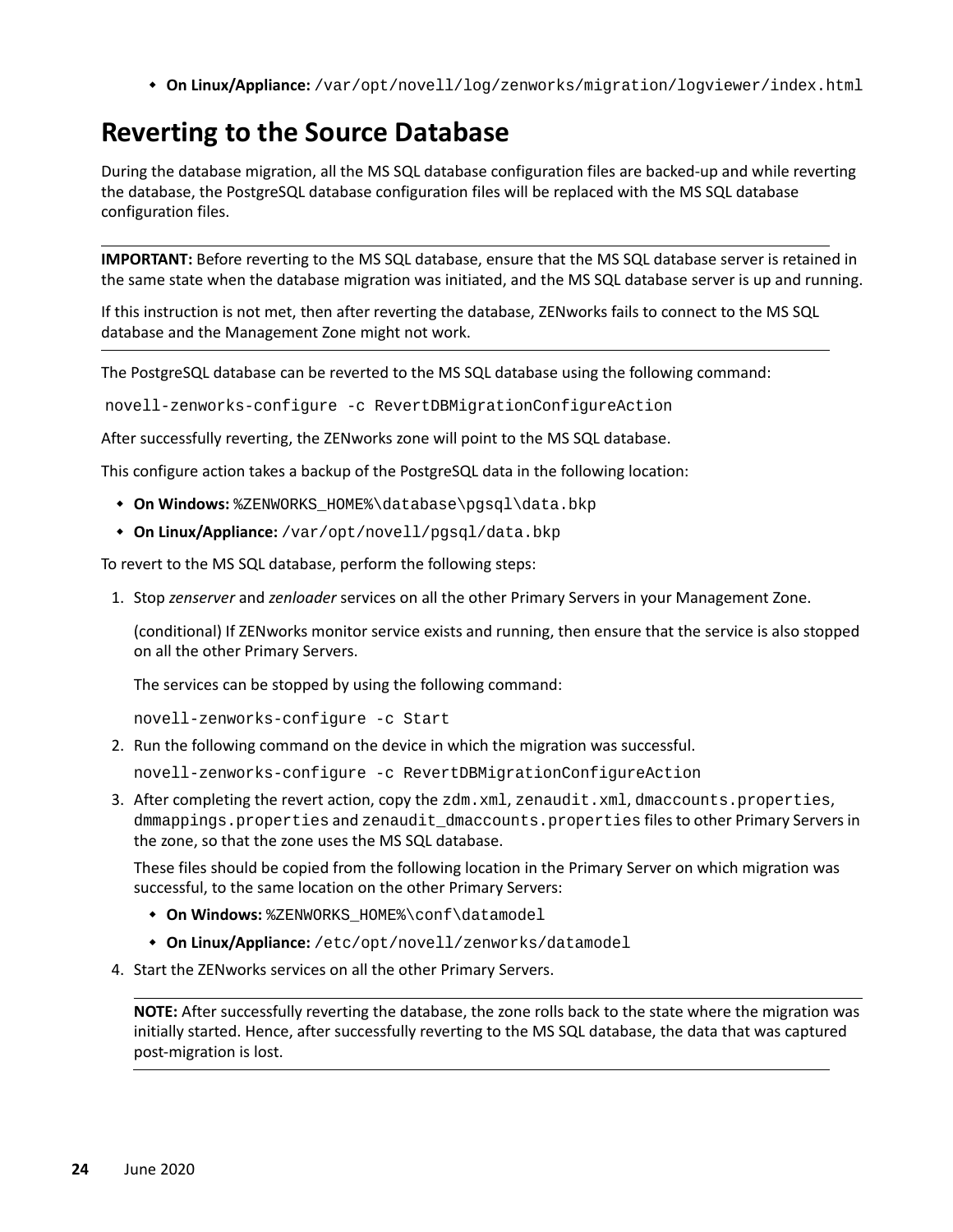**IMPORTANT:** Before migrating the database, if you had configured the Vertica database in your zone, then after migration, ensure that you re-create the Kafka connectors in the zone, to resume the syncing of data from the new database to Vertica. To re-create the connectors, you need to run the command zman serverrole-kafka-recreate-connectors -f on one of the servers in which Kafka is installed. While executing this command, ensure that the source database is up and running. After the Kafka connectors are created successfully, you can then disable the source database. For more information, see the [Vertica Reference Guide](https://www.novell.com/documentation/zenworks-2020-update-2/pdfdoc/zen_vertica/zen_vertica.pdf#readme).

# <span id="page-24-0"></span>**Troubleshooting**

This section provides information on issues that you might encounter while using this Migration tool and it also provides information about the ZDC log files that can be accessed to identify if there are any issues with the ZENworks and Audit databases.

- ["ZDC Related Issues" on page 25](#page-24-2)
- ["Migration Related Issues" on page 28](#page-27-0)
- ["Data Validation Issues" on page 31](#page-30-0)
- ["Resuming or Restarting the Database Migration" on page 32](#page-31-0)

# <span id="page-24-2"></span>**ZDC Related Issues**

The ZDC related issues are logged in the ZDC Reports and ZDC\_results.json.

The ZDC Reports are available in the following location:

- **Windows:** %ZENWORKS\_HOME%\logs\migration\zdc\reports
- **Linux/Appliance:** /var/opt/novell/log/zenworks/migration/zdc/reports

The ZDC\_results.json file is available in the following location:

- **Windows:** %ZENWORKS\_HOME%\logs\migration
- **Linux/Appliance:** /var/opt/novell/log/zenworks/migration

#### <span id="page-24-1"></span>**Viewing the ZDC Error Report**

When you run the Migration tool, ZDC is launched automatically by the tool. The ZDC verifies the health of the database and if any errors are identified, two folders containing the error reports are created, one for the ZENworks database and another for the Audit database. The folders can be identified by the timestamp of when the Migration tool was run. The folder with latest timestamp is for audit database and the other folder is for ZENworks database.

To view the reports, open the  $index.html$  from the timestamp folder available in the following location:

- **Windows:** %ZENWORKS\_HOME%\logs\migration\zdc\reports
- **Linux/Appliance:** /var/opt/novell/log/zenworks/migration/zdc/reports

For troubleshooting the ZDC errors, see [Troubleshooting the ZDC Error](#page-25-0).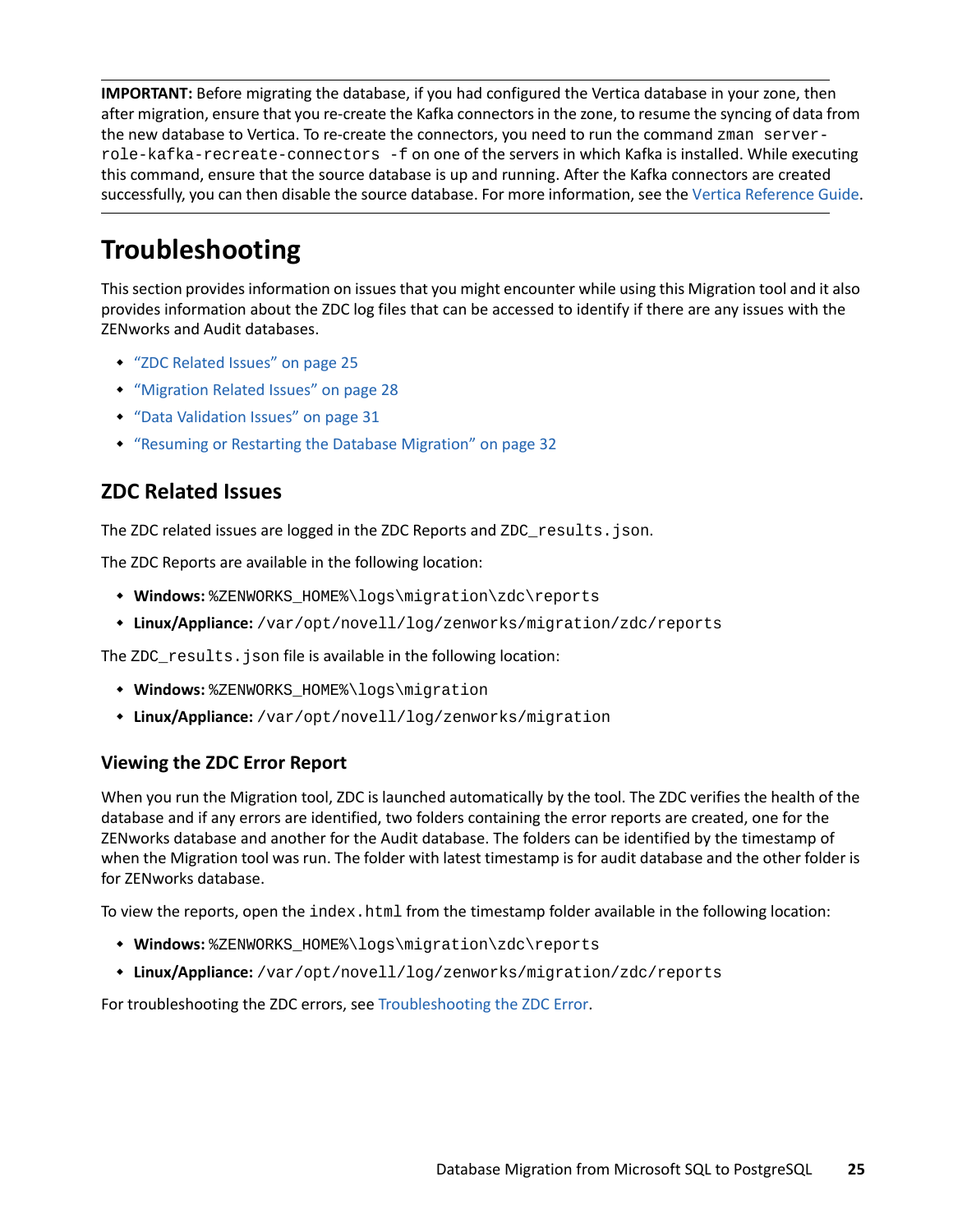#### <span id="page-25-0"></span>**Troubleshooting the ZDC Error**

When you run the Migration tool, ZDC is launched automatically by the tool. The ZDC verifies the health of the database, and if any errors are identified, the migration is terminated. This might be due to missing tables, columns and constraints in the database.

**IMPORTANT:** Ensure that you analyze and rectify the reported errors, if any, on the source database and contact Micro Focus Customer Support before performing the following troubleshooting steps.

#### **Troubleshooting:**

To skip the missing objects, perform the following steps:

**NOTE:** The following steps should be performed only if you are sure that the missing objects can be skipper, else contact the Micro Focus Customer Support.

1. Modify the zdc.conf file available in the following location:

- **Windows:** %ZENWORKS\_HOME%\logs\migration
- **Linux/Appliance:** /var/opt/novell/log/zenworks/migration

In the zdc.conf file, based on requirement, specify the objects in the respective parameters as shown below table:

| Parameter            | <b>Description</b>                                                                                             |
|----------------------|----------------------------------------------------------------------------------------------------------------|
| tables.to.skip=      | Skips the specified tables.                                                                                    |
| columns.to.skip=     | Skips the specified columns.                                                                                   |
|                      | <b>NOTE:</b> The column names should be specified along with<br>the table name, as shown in the below example. |
|                      | Example: StorageDevicePolicy.portableaccessid                                                                  |
|                      | Here, StorageDevicePolicy is the table name and<br>portableaccessid is the column name.                        |
| constraints.to.skip= | Skips the specified constraints.                                                                               |

**NOTE:** Multiple values can be specified by using a comma.

2. After modifying the zdc.conf file, restart the database migration.

#### **Issues with Indexes, Triggers, Procedures and Views**

**Problem:** The ZDC reports any errors with Indexes, Triggers, Procedures and Views in the existing database. **Solution:** 

**If the ZDC check is performed during migration**, then the ZDC has an intelligence to skip such errors.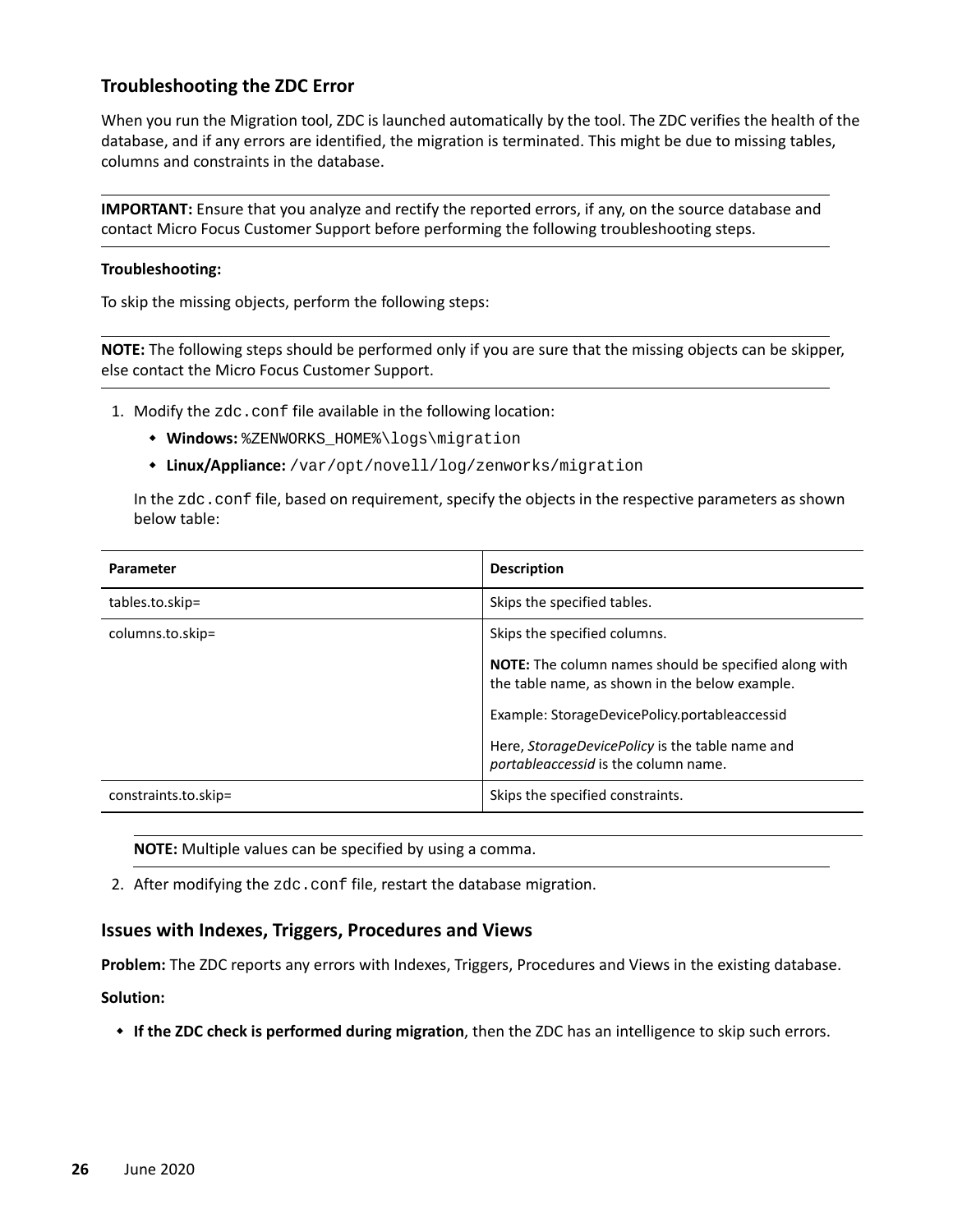### **The expected column length is more than the actual column length**

**Problem:** The ZDC reports that the expected column length is more than the actual column length.

**Solution:** 

**If the ZDC check is performed during migration**, then the ZDC has an intelligence to skip such errors.

For example, in the following image, zAppAssignment the expected size is 255 and actual size is 65. Hence, this inconsistency can be ignored.

| <b>ERROR</b> | Mismatch in table 'zAppAssignment' structure.                            |
|--------------|--------------------------------------------------------------------------|
|              | <b>Object type:</b> [Column], Object name: [UserUID]                     |
|              | Expected: [Name: UserUID, Size: 255, Type: NVARCHAR, Nullable: false]    |
|              | <b>Found:</b> [Name: UserUID, Size: 65, Type: NVARCHAR, Nullable: false] |

**IMPORTANT:** When the actual column length is more than the expected column length, then such inconsistencies **SHOULD NOT** be ignored.

For example, in the following image, for the ZESM\_CertInformation column, the expected length is 255 and actual column length is 2147483647. In such scenarios, the column length parameter should not be ignored.

| <b>ERROR</b> | Mismatch in table 'ZESM CertInformation' structure.<br><b>Object type:</b> [Column], Object name: [Password]                                             |  |  |
|--------------|----------------------------------------------------------------------------------------------------------------------------------------------------------|--|--|
|              | Expected: [Name: Password, Size: 255, Type: NVARCHAR, Nullable: true]<br><b>Found:</b> [Name: Password, Size: 2147483647, Type: UNKNOWN, Nullable: true] |  |  |

If the data in such tables are empty, then those entries can be ignored, or please **contact Micro Focus Customer Support** before starting the database migration.

#### **The nullability in the actual column is false and the expected column is true**

**Problem:** The ZDC reports that the nullability of actual column is false (i.e. only non-null values can be inserted) and expected nullability for the column is true (i.e. null entries can be inserted).

**Solution:** 

- **If the ZDC check is performed manually**, then this inconsistency can be ignored.
- **If the ZDC check is performed during migration**, then the ZDC has an intelligence to skip such errors.

For example, in the following image, for the zZENObjectDelete\_log column, the expected nullability of the column is true and actual nullability of the column is false. Hence, this inconsistency can be ignored.

|              | Mismatch in table 'zZENObjectDelete log' structure.                          |
|--------------|------------------------------------------------------------------------------|
| <b>ERROR</b> | <b>Object type:</b> [Column], Object name: [table name]                      |
|              | Expected: [Name: table name, Size: 200, Type: NVARCHAR, Nullable: true]      |
|              | <b>Found:</b> [Name: table name, Size: 200, Type: NVARCHAR, Nullable: false] |

**IMPORTANT:** If the nullability of the expected column is false and actual column is true, then such inconsistency **SHOULD NOT** be ignored.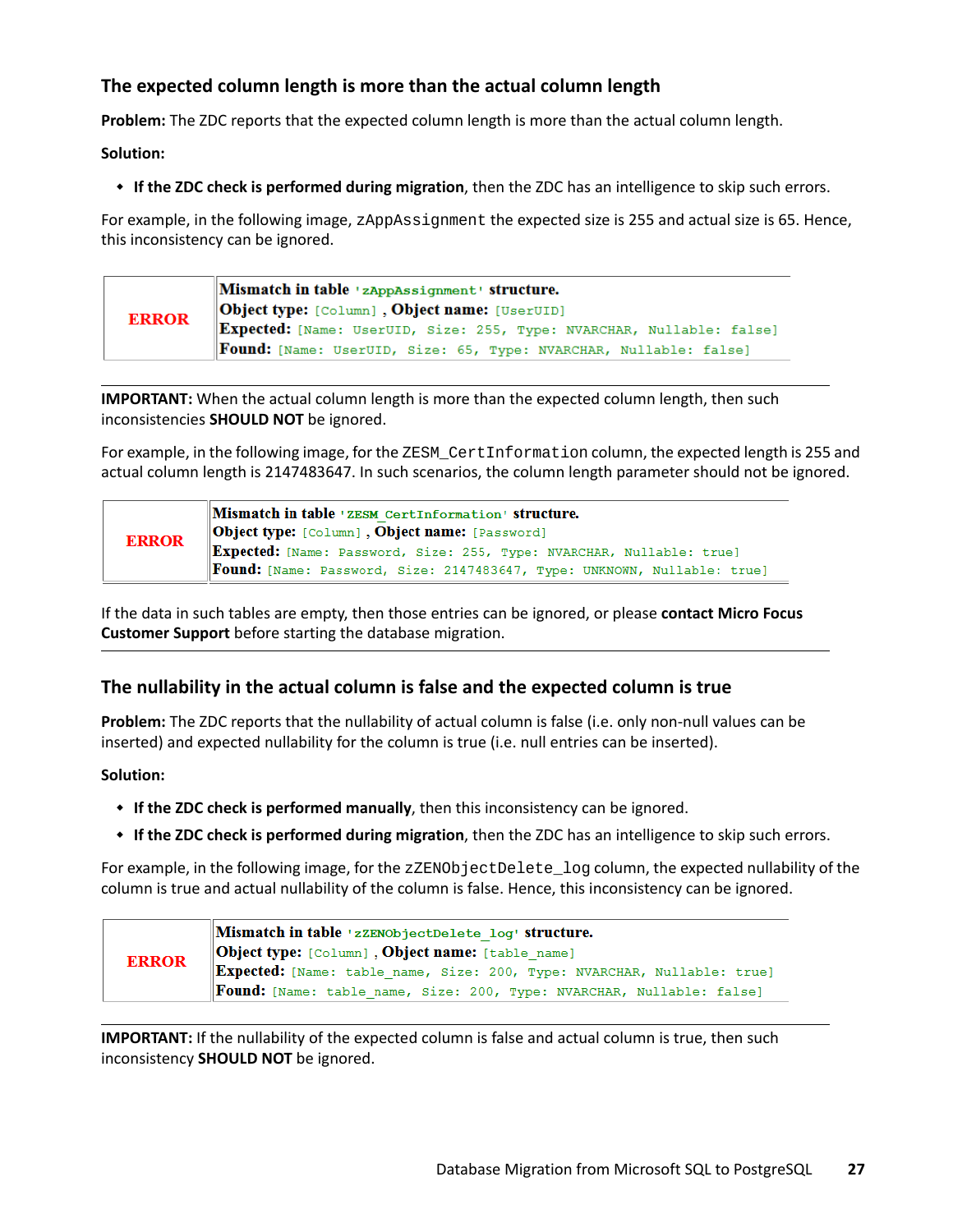For example, in the following image, the zRestrictionEnforcementState column, the actual column nullability is true and expected column nullablity is false. In such scenarios, the null values cannot be inserted into the columns where nullability is false. Hence, such inconsistency cannot be ignored.

| <b>ERROR</b> | Mismatch in table 'zRestrictionEnforcementState' structure.<br><b>Object type:</b> [Column], Object name: [IsSentToDevice]                           |  |  |  |
|--------------|------------------------------------------------------------------------------------------------------------------------------------------------------|--|--|--|
|              | Expected: [Name: IsSentToDevice, Size: 3, Type: TINY_INT, Nullable: false]<br>Found: [Name: IsSentToDevice, Size: 3, Type: TINY_INT, Nullable: true] |  |  |  |

If the data in such tables are empty, then those entries can be ignored, or please **contact Micro Focus Customer Support** before starting the database migration.

# <span id="page-27-0"></span>**Migration Related Issues**

When you are migrating to PostgreSQL, an error or a warning message might be displayed in the migration summary window. Depending on the message, refer to the following relevant sections:

- ["Migration Failed with Errors" on page 28](#page-27-1)
- ["Migration Completed with Warning" on page 29](#page-28-0)
- ["Post Migration Issues" on page 29](#page-28-1)

#### <span id="page-27-1"></span>**Migration Failed with Errors**

If the database migration has failed, then check the following applicable log files:

#### **Upgrade Log**

The Upgrade log (ZENworks\_Upgrade\_<date/time>.log.xml) is available in the following location:

- **+ On Windows:** %ZENWORKS HOME%\logs\migration
- **On Linux/Appliance:** /var/opt/novell/log/zenworks/migration
- **1. "We were unable to open and test the requested Windows service" error message is logged.**

**Solution:** In this scenario, ignore the error log and verify if the database migration is successfully completed. To verify whether the database migration is successful or not, see the ["Verifying the Database](#page-22-0)  [Migration" on page 23.](#page-22-0)

#### **Migration Log**

The novell-zenworks-migration.log is available in the following location:

- **On Windows:** %ZENWORKS\_HOME%\logs\migration\novell-zenworks-migration.log
- **On Linux/Appliance:** /var/opt/novell/log/zenworks/migration/novell-zenworksmigration.log
- **1. "NullPointerException at Flexeraac4.appendError(Unknown Source) error message is logged.**

**Solution:** In this scenario, restart or resume the database migration. For more information, see the ["Resuming or Restarting the Database Migration" on page 32.](#page-31-0)

#### **2. Out Of Memory Error exception is logged.**

**Solution:** In this scenario, ensure that you have assigned enough heap space for the database migration.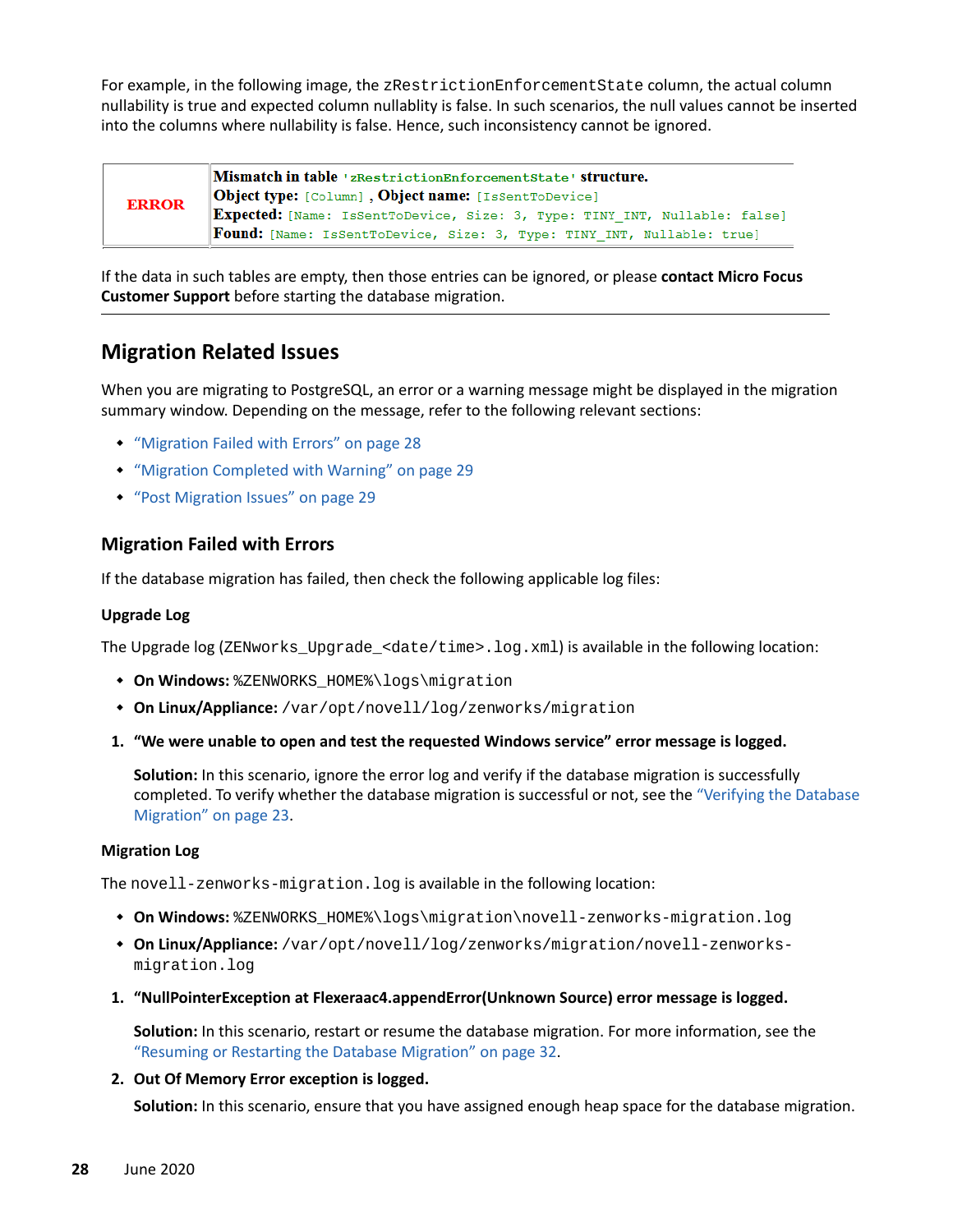To modify the heap space used during migration, perform the following:

 By default, the database migration tool uses 6 GB of heap space to migrate the database. However, if required, you can initiate the database migration with increased heap space using the following command:

```
%ZENWORKS_HOME%/share/java/bin/java.exe -Dzen.mig.maxMemory=<value> -jar 
<location-of db-migration-tool-<version>.jar
```
Where <value> is the heap space size in MB.

**NOTE:** Even after increasing the heap space to the maximum available memory limit (approximately 75% of the total memory of Primary Server), if you are still facing the out of memory issue, then see the [Optimizing the Database Migration](#page-1-0) section.

#### **3. Row count validation Failed**

If the database migration failed, the zone is reverted to use the MS SQL Server database. If you make any changes in the zone, and re-initiate the database migration by selecting the Resume option, then the tables that were already migrated to the PostgreSQL will be ignored. Hence, the data captured in the MS SQL Server database tables that were already migrated to the PostgreSQL database will not be migrated. In this scenario, the row count validation fails.

**Solution:** Select the **Restart** option when you re-initiate the database migration.

#### <span id="page-28-0"></span>**Migration Completed with Warning**

If the database migration is completed with warnings, then check the following applicable log files:

#### **Migration Log**

- **On Windows:** %ZENWORKS\_HOME%\logs\migration\novell-zenworks-migration.log
- **On Linux/Appliance:** /var/opt/novell/log/zenworks/migration/novell-zenworksmigration.log
- **1. "ZENworks services could not be started" message is logged.**

**Solution:** Ignore the warning and wait for a couple of minutes till the services are started automatically, or start the ZENworks services manually.

#### **2. Data validation error**

**Solution:** If migration is completed with data validation error, then see the ["Data Validation Issues" on](#page-30-0)  [page 31](#page-30-0) for more information.

#### <span id="page-28-1"></span>**Post Migration Issues**

After successfully completing the database migration and you might face several issues while using ZENworks with PostgreSQL. This section provides information on issues that you might face while using the PostgreSQL database:

#### **Some Hints, statements and errors are logged in the Postmaster logs.**

Hints, Statements and errors might be logged in the Postmaster logs. These messages are logged after completing the database migration:

 *HINT: No operator matches the given name and argument type(s). You might need to add explicit type casts.*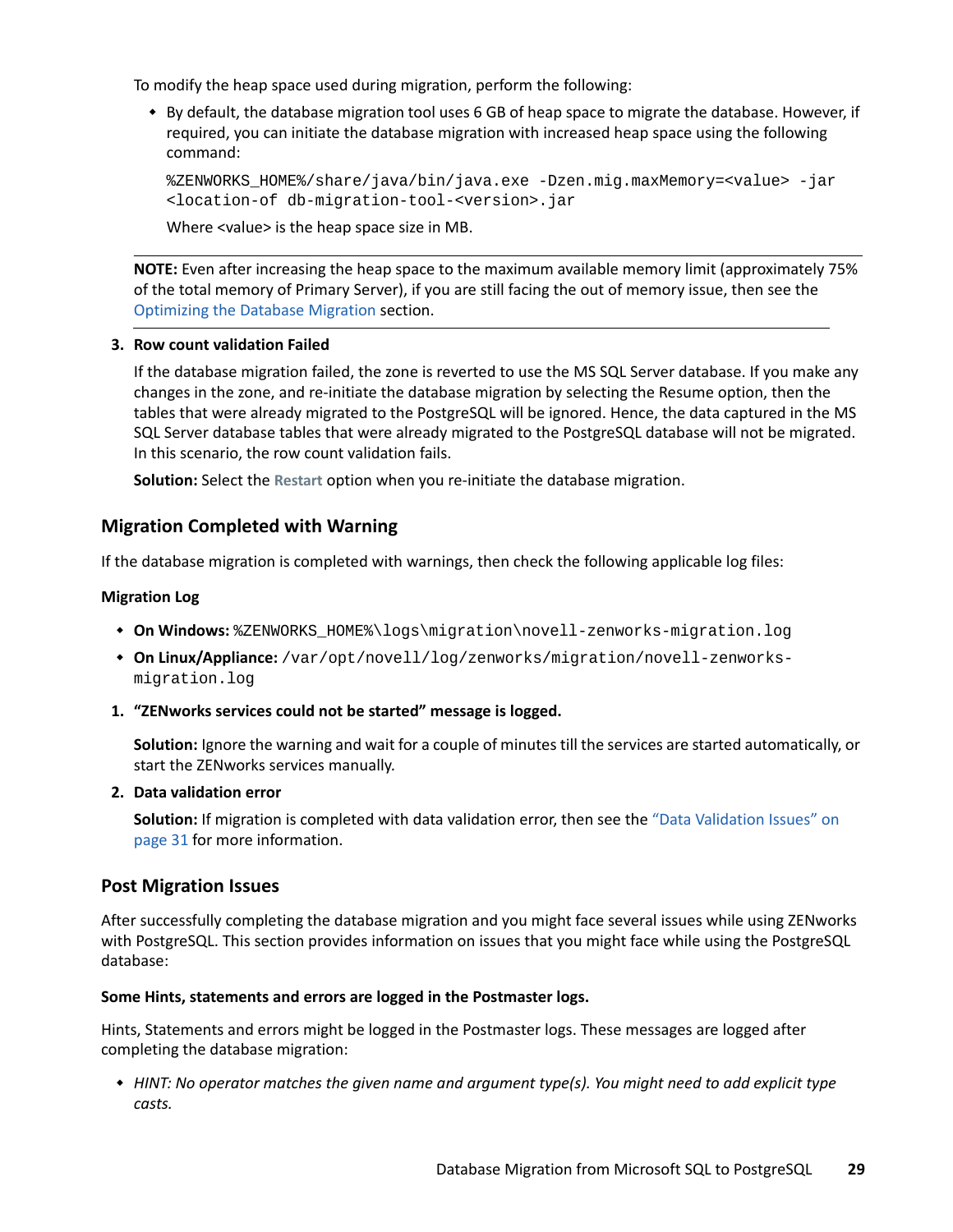- *STATEMENT: select subscribed0\_.ZUID as ZUID434\_, subscribed0\_.ZoneUID as ZoneUID434\_, subscribed0\_.ZoneName as ZoneName434\_, subscribed0\_.LastSuccessServer as LastSucc4\_434\_ from zSubscribedZone subscribed0\_ where subscribed0\_.ZoneUID=\$1 and subscribed0\_.ZoneName=\$2 limit \$3*
- *ERROR: current transaction is aborted, commands ignored until end of transaction block*
- *STATEMENT: select 1 from zZone*

**Solution:** If you are using multi-zone with the zone sharing settings, only then the hints, statements and error are logged.

These messages can be ignored.

#### **After migrating the database to PostgreSQL, the PostgreSQL service is not listed in the novell-zenworksconfigure -c Start action**

If you are using ZENworks 2017 or ZENworks 2017 Update 1 Appliance and migrated to the PostgreSQL database, then when you try to Start or Stop the ZENworks services using the novell-zenworksconfigure -c Start command, the PostgreSQL service might not be listed.

**Solution:** Manually Start or Stop the PostgreSQL service.

To Start or Stop the PostgreSQL service manually:

- **On Windows:** To Start or Stop the service, perform the following:
	- 1. Press Windows + R keys.
	- 2. Type services.msc.
	- 3. Search for the PostgreSQL service based on the installed version.
	- 4. Click Start or Stop the service.
- **On Linux:** To start or stop the service, run the systemctl start postgresql-<version>.service or systemctl stop postgresql-<version>.service command.
- **On Appliance:** To start or stop the service run, the systemctl start zenpostgresql or systemctl stop zenpostgresql command

#### **The patch policy might not rebuild and fails to create a sandbox or published version**

While creating a patch policy, the policy might not rebuild. Hence, it fails to create a sandbox or published version, and in the services-messages.log, the following message is displayed:

#### *ERROR: duplicate key value violates unique constraint "zpatchpolicysignaturemap\_pkey"*

This error might be displayed due to the newly added sequences in the database.

**Workaround:** Perform the following steps to correct the sequences in the database:

- 1. Download the latest version of the Database Migration tool.
- 2. Unzip the Database Migration tool, and then copy the db-migration-utility.jar file to the following location:
	- **On Linux:** /opt/novell/zenworks/java/lib/
	- **On Windows:** %ZENworks\_HOME%\lib\java\common
- 3. After copying the file, run the following configure action:

novell-zenworks-configure -c FixSequencesConfigureAction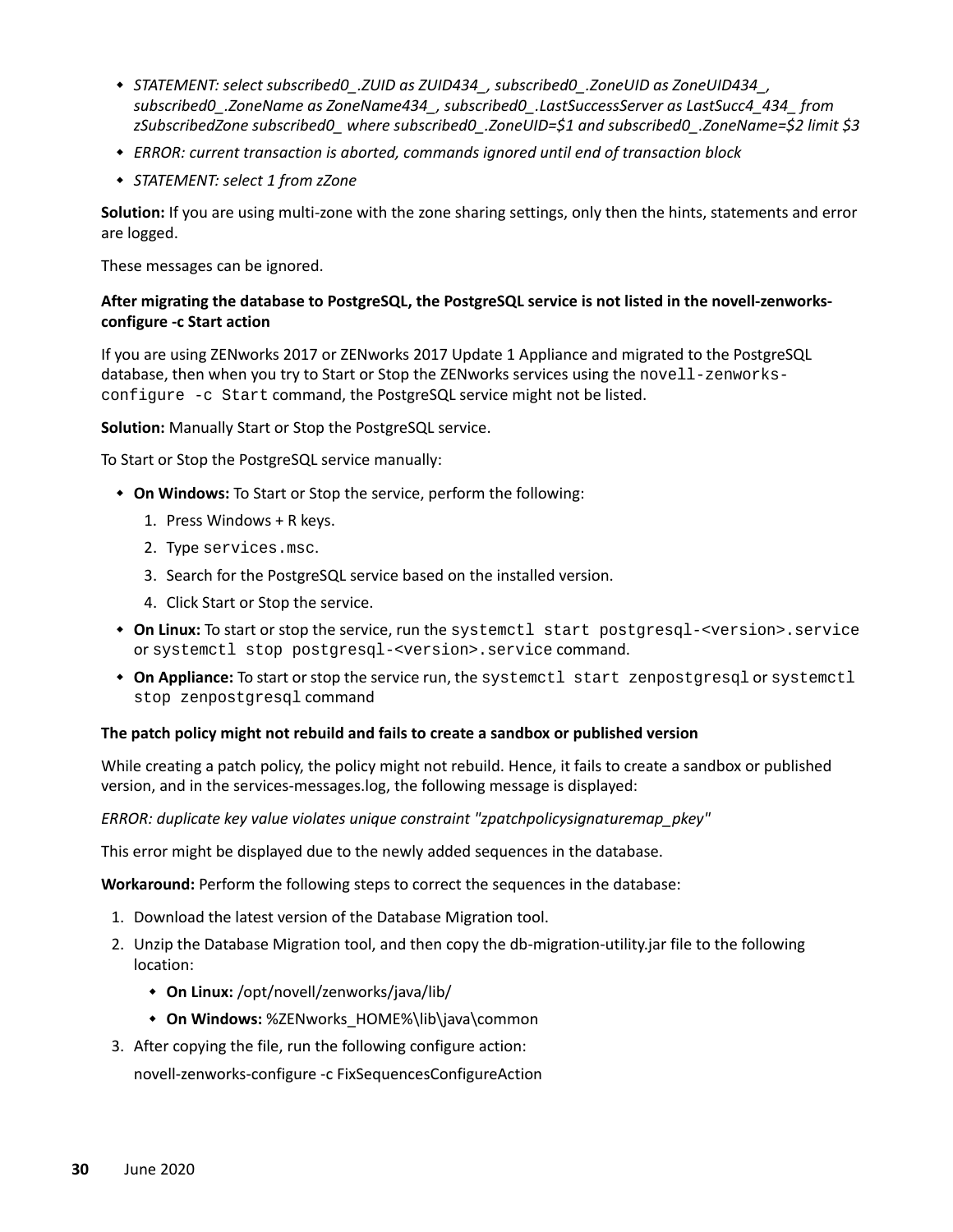# <span id="page-30-0"></span>**Data Validation Issues**

During the database migration, the data validation might have failed, even if the migration was successful. Following are some of the scenarios, where the table content validation has failed, even if the migration was successful:

#### **Validation Failed Because of Invalid or Unknown Characters**

**Problem:** During the database migration, if null ASCII characters are detected in the MS SQL Server database, then the invalid characters are omitted and the remaining characters are migrated to the PostgreSQL database. Hence, the content validation fails even if the database migration is successful.

In the following scenarios, invalid characters are detected in the MS SQL Server, which were omitted while migrating to PostgreSQL.

Scenario 1: In this scenario, an invalid character is detected as shown in the following image.

| $= 2: Product: nvarchar$ | $=$ 3: Platform                             |  |
|--------------------------|---------------------------------------------|--|
|                          | AMD PRO A10-8770E R7 10 COMPUTE CORES 4C+6G |  |

The invalid character is omitted after migrating as shown in the following image.

| $= 2: Product: nvarchar$ | $\equiv$ 3: Platform                          |
|--------------------------|-----------------------------------------------|
|                          | AMD PRO A10-8770E R7   10 COMPUTE CORES 4C+6G |

Scenario 2: In this scenario, array of invalid characters are detected as shown in the following image.

|                    | ■ 6: CurrentManufacturer |            | $-8:$ ADF8 |
|--------------------|--------------------------|------------|------------|
|                    | null                     | <b>AMD</b> | nu11       |
| ******<br>******** | DETNR019I4               | null       | mul        |

The invalid characters are omitted after migrating as shown in the following image.

| ■ 6: CurrentManufacturer | $= 7:$ ADF7 $\Box$ | $= 8:$ ADF8 |
|--------------------------|--------------------|-------------|
| null                     | <b>AMD</b>         | null        |
| DETNR019I47VLY           | nu1                | null        |

**Solution:** This validation error scenario can be ignored, as the error is logged due to mismatches in the characters. However, the database is successfully migrated.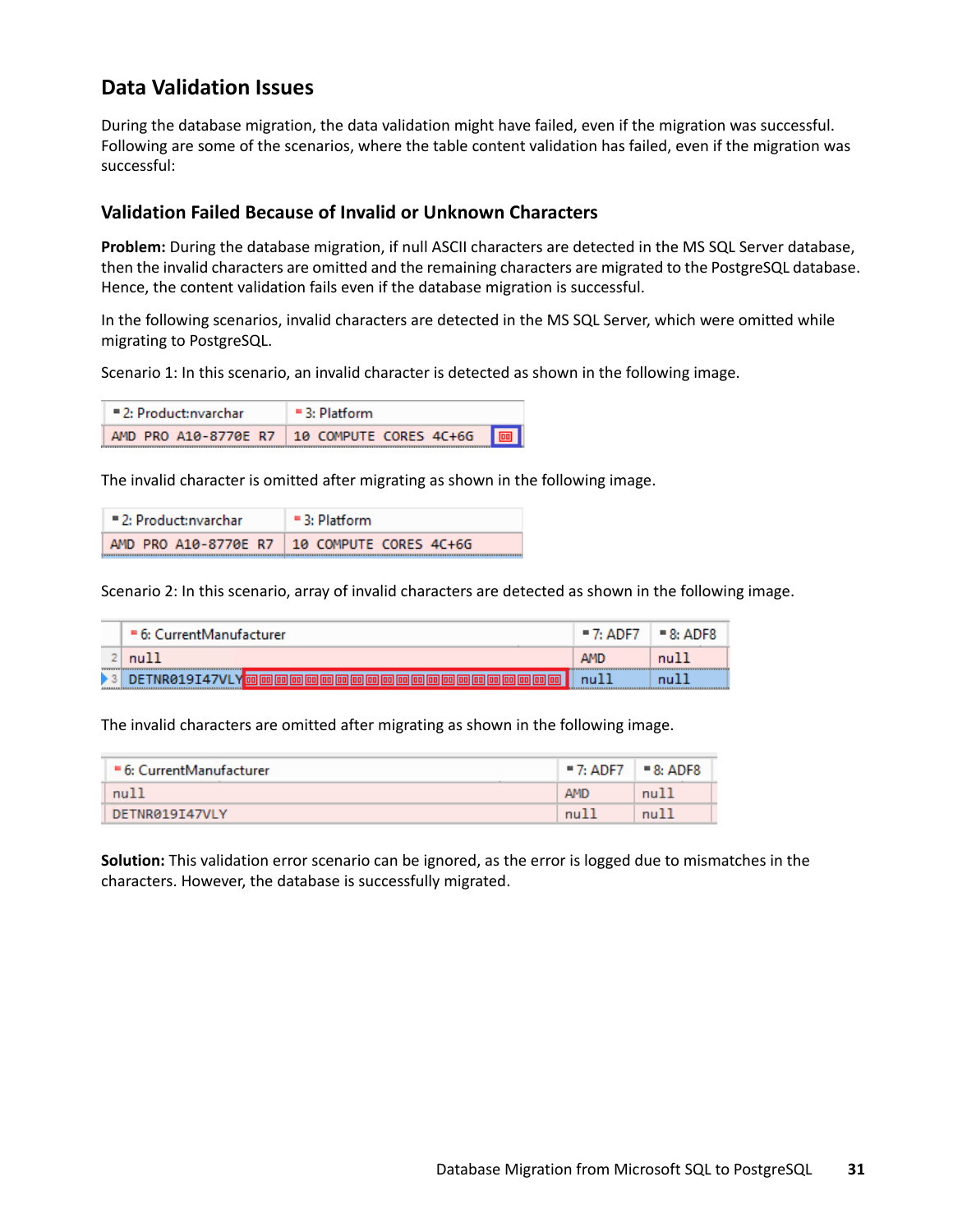# <span id="page-31-0"></span>**Resuming or Restarting the Database Migration**

If the database migration had failed, then ensure that you re-initiate the migration on the same server on which you initiated the migration for the first time.

If you re-initiate the database migration on the same server, then you will get the Restart or Resume options.

 **Resume:** If you resume the database migration, then the migration resumes from the point at which the migration was terminated.

Let us assume that the database has 400 tables and the migration was terminated while migrating the 48th table (47 tables are successfully migrated). When you resume the migration, the migration starts by migrating the 48th table and then continues migrating other tables.

 **Restart:** If you restart the database migration, then a fresh migration is initiated. While restarting the migration, you have to specify all the required details.

Following are the various Resume and Restart scenarios for the database migration:

- The migration can be resumed only after the stage where the database tables are created in the PostgreSQL database. If you are unable to resume the migration, then you need to restart the migration.
- The database migration can be resumed only from the device on which the migration was initiated.

**IMPORTANT:** If the database migration failed, the zone is reverted to use the MS SQL Server database. If you make any changes in the zone, and re-initiate the database migration by selecting the Resume option, then the tables that were already migrated to the PostgreSQL will be ignored. Hence, the data captured in the MS SQL Server database tables that were already migrated to the PostgreSQL database will not be migrated. Hence, it is recommended that you select the Restart option.

# <span id="page-31-1"></span>**Additional Information**

This section provides some additional information on the database migration:

## **Huge data in the zBinaryData table**

**Problem:** While creating a bundle, if you have added an icon, then the relevant data is updated in the zBinaryData table in the database. Due to a random issue, the icon that was uploaded within a bundle might be converted to a huge unwanted data (approximately 900 MB) in the table.

**Solution:** During the database migration, the tool checks the data row by row and then migrates the data to the PostgreSQL database. If the tool detects that the icon size is more than 10 MB, then in the PostgreSQL, a null value is inserted. Hence, ignore the issue.

## <span id="page-31-2"></span>**PostgreSQL Naming Convention**

While creating the PostgreSQL database, ensure that the PostgreSQL database name must start with a letter or an underscore, the rest of the string should contain letters, digits, and underscores only.